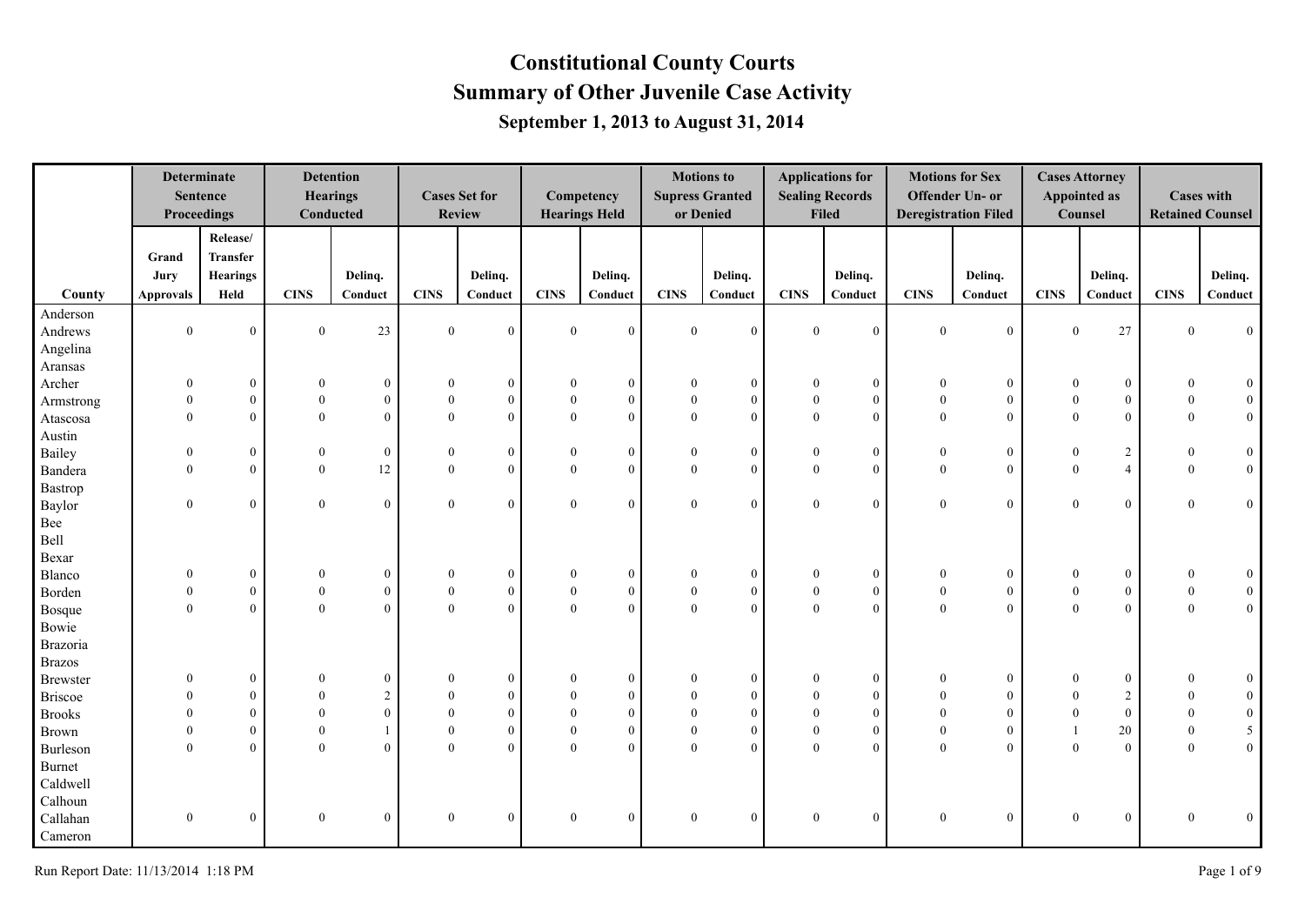|               | Proceedings      | <b>Determinate</b><br><b>Sentence</b> |                  | <b>Detention</b><br><b>Hearings</b><br>Conducted |                | <b>Cases Set for</b><br><b>Review</b> |              | Competency<br><b>Hearings Held</b> |                | <b>Motions to</b><br><b>Supress Granted</b><br>or Denied |                  | <b>Applications for</b><br><b>Sealing Records</b><br>Filed |                | <b>Motions for Sex</b><br>Offender Un- or<br><b>Deregistration Filed</b> |                         | <b>Cases Attorney</b><br><b>Appointed as</b><br>Counsel |                  | <b>Cases with</b><br><b>Retained Counsel</b> |
|---------------|------------------|---------------------------------------|------------------|--------------------------------------------------|----------------|---------------------------------------|--------------|------------------------------------|----------------|----------------------------------------------------------|------------------|------------------------------------------------------------|----------------|--------------------------------------------------------------------------|-------------------------|---------------------------------------------------------|------------------|----------------------------------------------|
|               |                  | Release/                              |                  |                                                  |                |                                       |              |                                    |                |                                                          |                  |                                                            |                |                                                                          |                         |                                                         |                  |                                              |
|               | Grand            | Transfer                              |                  |                                                  |                |                                       |              |                                    |                |                                                          |                  |                                                            |                |                                                                          |                         |                                                         |                  |                                              |
|               | Jury             | <b>Hearings</b>                       |                  | Delinq.                                          |                | Delinq.                               |              | Delinq.                            |                | Delinq.                                                  |                  | Delinq.                                                    |                | Delinq.                                                                  |                         | Delinq.                                                 |                  | Delinq.                                      |
| County        | <b>Approvals</b> | Held                                  | <b>CINS</b>      | Conduct                                          | <b>CINS</b>    | Conduct                               | <b>CINS</b>  | Conduct                            | <b>CINS</b>    | Conduct                                                  | <b>CINS</b>      | Conduct                                                    | <b>CINS</b>    | Conduct                                                                  | <b>CINS</b>             | Conduct                                                 | <b>CINS</b>      | Conduct                                      |
| Camp          |                  |                                       |                  |                                                  |                |                                       |              |                                    |                |                                                          |                  |                                                            |                |                                                                          |                         |                                                         |                  |                                              |
| Carson        | $\mathbf{0}$     | $\overline{0}$                        | $\mathbf{0}$     | $\overline{0}$                                   | $\overline{0}$ | $\theta$                              | $\mathbf{0}$ | $\overline{0}$                     | $\mathbf{0}$   | $\mathbf{0}$                                             | $\mathbf{0}$     | $\theta$                                                   | $\mathbf{0}$   | $\mathbf{0}$                                                             | $\overline{0}$          | $\overline{0}$                                          | $\theta$         | $\overline{0}$                               |
| Cass          |                  |                                       |                  |                                                  |                |                                       |              |                                    |                |                                                          |                  |                                                            |                |                                                                          |                         |                                                         |                  |                                              |
| Castro        | $\Omega$         | $\boldsymbol{0}$                      | $\theta$         | -1                                               |                | $\Omega$                              | $\mathbf{0}$ | $\boldsymbol{0}$                   | $\theta$       | $\boldsymbol{0}$                                         | $\overline{0}$   | $\overline{0}$                                             | $\mathbf{0}$   | $\overline{c}$                                                           | $\bf{0}$                | $7\phantom{.0}$                                         | 0                | $\bf{0}$                                     |
| Chambers      |                  | $\overline{0}$                        | $\theta$         | $\boldsymbol{0}$                                 |                | $\mathbf{0}$                          | $\theta$     | $\overline{0}$                     | $\theta$       | $\mathbf{0}$                                             | $\theta$         | $\theta$                                                   | $\Omega$       | $\mathbf{0}$                                                             |                         |                                                         |                  | $\boldsymbol{0}$                             |
| Cherokee      |                  | $\theta$                              | $\Omega$         | $\theta$                                         |                | $\Omega$                              | $\Omega$     | $\overline{0}$                     | $\theta$       | $\mathbf{0}$                                             | $\theta$         | $\theta$                                                   |                | $\theta$                                                                 |                         | $\overline{0}$                                          | $\theta$         | $\boldsymbol{0}$                             |
| Childress     |                  | $\Omega$                              | $\Omega$         | $\theta$                                         |                | $\Omega$                              | $\Omega$     | $\overline{0}$                     | $\Omega$       | $\theta$                                                 | $\theta$         | $\theta$                                                   |                | $\theta$                                                                 |                         | $\theta$                                                | $\Omega$         | $\boldsymbol{0}$                             |
| Clay          |                  | $\Omega$                              | $\Omega$         | $\theta$                                         |                | $\Omega$                              | $\Omega$     | $\overline{0}$                     | $\Omega$       | $\mathbf{0}$                                             | $\theta$         | $\theta$                                                   |                | $\theta$                                                                 | $\Omega$                | $\overline{0}$                                          | $\theta$         | $\boldsymbol{0}$                             |
| Cochran       |                  | $\Omega$                              | $\Omega$         | $\Omega$                                         |                | $\Omega$                              | $\Omega$     | $\overline{0}$                     | $\Omega$       | $\mathbf{0}$                                             | $\Omega$         | $\Omega$                                                   | $\Omega$       | $\theta$                                                                 | $\Omega$                | $\theta$                                                | $\Omega$         | $\,8\,$                                      |
| Coke          | $\Omega$         | $\theta$                              | $\Omega$         | $\theta$                                         |                | $\Omega$                              | $\theta$     | $\overline{0}$                     | $\overline{0}$ | $\mathbf{0}$                                             | $\theta$         | $\theta$                                                   | $\Omega$       | $\overline{0}$                                                           | $\theta$                | $\overline{0}$                                          | $\mathbf{0}$     | $\boldsymbol{0}$                             |
| Coleman       | $\Omega$         | $\theta$                              | $\Omega$         | $\overline{0}$                                   | $\Omega$       | $\Omega$                              | $\Omega$     | $\overline{0}$                     | $\overline{0}$ | $\mathbf{0}$                                             | $\theta$         | $\theta$                                                   | $\theta$       | $\theta$                                                                 | $\Omega$                | $\theta$                                                | $\theta$         | $\boldsymbol{0}$                             |
| Collin        |                  |                                       |                  |                                                  |                |                                       |              |                                    |                |                                                          |                  |                                                            |                |                                                                          |                         |                                                         |                  |                                              |
| Collingsworth | $\theta$         | $\mathbf{0}$                          | $\boldsymbol{0}$ | $\mathbf{0}$                                     | $\theta$       | $\mathbf{0}$                          | $\theta$     | $\overline{0}$                     | $\mathbf{0}$   | $\mathbf{0}$                                             | $\bf{0}$         | $\overline{0}$                                             | $\overline{0}$ | $\mathbf{0}$                                                             | $\overline{0}$          | $\boldsymbol{0}$                                        | $\boldsymbol{0}$ | $\bf{0}$                                     |
| Colorado      | $\mathbf{0}$     | $\mathbf{3}$                          | $\mathbf{0}$     | 13                                               | $\overline{0}$ | $\theta$                              | $\mathbf{0}$ | $\overline{0}$                     | $\overline{0}$ | $\mathbf{0}$                                             | $\boldsymbol{0}$ | $\overline{0}$                                             | $\mathbf{0}$   | $\overline{0}$                                                           | $\overline{0}$          | 9                                                       | $\mathbf{0}$     | $\mathbf{0}$                                 |
| Comal         |                  |                                       |                  |                                                  |                |                                       |              |                                    |                |                                                          |                  |                                                            |                |                                                                          |                         |                                                         |                  |                                              |
| Comanche      | $\theta$         | $\overline{0}$                        | $\mathbf{1}$     | $\overline{4}$                                   | $\theta$       | $\theta$                              | $\mathbf{0}$ | $\boldsymbol{0}$                   | $\overline{0}$ | $\mathbf{0}$                                             | $\mathbf{0}$     | $\theta$                                                   | $\mathbf{0}$   | $\overline{0}$                                                           | $\overline{\mathbf{A}}$ | 9                                                       | $\mathbf{0}$     | $\boldsymbol{0}$                             |
| Concho        |                  |                                       |                  |                                                  |                |                                       |              |                                    |                |                                                          |                  |                                                            |                |                                                                          |                         |                                                         |                  |                                              |
| Cooke         |                  |                                       |                  |                                                  |                |                                       |              |                                    |                |                                                          |                  |                                                            |                |                                                                          |                         |                                                         |                  |                                              |
| Coryell       |                  |                                       |                  |                                                  |                |                                       |              |                                    |                |                                                          |                  |                                                            |                |                                                                          |                         |                                                         |                  |                                              |
| Cottle        | $\theta$         | $\mathbf{0}$                          | $\theta$         | $\mathbf{0}$                                     | $\Omega$       | $\overline{0}$                        | $\theta$     | $\overline{0}$                     | $\theta$       | $\mathbf{0}$                                             | $\theta$         | $\overline{0}$                                             | $\theta$       | $\mathbf{0}$                                                             | $\theta$                | $\boldsymbol{0}$                                        | $\mathbf{0}$     | $\boldsymbol{0}$                             |
| Crane         |                  | $\overline{0}$                        | $\theta$         | $\boldsymbol{0}$                                 |                | $\theta$                              | $\theta$     | $\overline{0}$                     | $\theta$       | $\mathbf{0}$                                             | $\theta$         | $\overline{0}$                                             | $\Omega$       | $\mathbf{0}$                                                             | 0                       | $\boldsymbol{0}$                                        | $\Omega$         | $\boldsymbol{0}$                             |
| Crockett      |                  | $\theta$                              | $\Omega$         | $\overline{0}$                                   |                | $\theta$                              | $\Omega$     | $\overline{0}$                     | $\overline{0}$ | $\mathbf{0}$                                             | $\theta$         | $\theta$                                                   | 0              | $\theta$                                                                 | 0                       | $\overline{0}$                                          | 0                | $\mathbf{0}$                                 |
| Crosby        |                  | $\theta$                              | $\Omega$         | $\overline{0}$                                   |                | $\theta$                              | $\Omega$     | $\overline{0}$                     | $\overline{0}$ | $\mathbf{0}$                                             | $\theta$         | $\theta$                                                   |                | $\theta$                                                                 | $\Omega$                | $\overline{0}$                                          | $\Omega$         | $\boldsymbol{0}$                             |
| Culberson     |                  | $\mathbf{0}$                          | $\Omega$         | $\boldsymbol{0}$                                 |                | $\Omega$                              | $\theta$     | $\overline{0}$                     | $\overline{0}$ | $\mathbf{0}$                                             | $\theta$         | $\theta$                                                   | $\Omega$       | $\overline{0}$                                                           | $\theta$                | $\overline{0}$                                          | $\mathbf{0}$     | $\boldsymbol{0}$                             |
| Dallam        | $\Omega$         | $\mathbf{0}$                          | $\Omega$         | $\overline{0}$                                   | $\Omega$       | $\Omega$                              | $\theta$     | $\overline{0}$                     | $\overline{0}$ | $\theta$                                                 | $\mathbf{0}$     | $\theta$                                                   | 0              | $\overline{0}$                                                           | 0                       | $\overline{0}$                                          | $\mathbf{0}$     | $\boldsymbol{0}$                             |
| Dallas        |                  |                                       |                  |                                                  |                |                                       |              |                                    |                |                                                          |                  |                                                            |                |                                                                          |                         |                                                         |                  |                                              |
| Dawson        | $\Omega$         | $\mathbf{0}$                          | $\Omega$         | $\overline{0}$                                   |                | $\theta$                              | $\theta$     | $\overline{0}$                     | $\overline{0}$ | $\mathbf{0}$                                             | $\theta$         | $\theta$                                                   | $\Omega$       | $\overline{0}$                                                           | $\theta$                | $\mathbf{0}$                                            | $\overline{0}$   | $\boldsymbol{0}$                             |
| De Witt       |                  | $\theta$                              | $\Omega$         | 9                                                |                | $\theta$                              | $\theta$     | $\overline{0}$                     | $\mathbf{0}$   | $\mathbf{0}$                                             | $\Omega$         | $\theta$                                                   | $\Omega$       | $\overline{0}$                                                           | $\theta$                | 8                                                       | $\mathbf{0}$     | $\boldsymbol{0}$                             |
| Deaf Smith    | $\Omega$         | $\mathbf{0}$                          | $\mathbf{0}$     | $\overline{0}$                                   | $\Omega$       | $\theta$                              | $\mathbf{0}$ | $\overline{0}$                     | $\bf{0}$       | $\mathbf{0}$                                             | $\mathbf{0}$     | $\theta$                                                   | $\theta$       | $\mathbf{0}$                                                             | $\overline{0}$          | $\boldsymbol{0}$                                        | $\mathbf{0}$     | $\boldsymbol{0}$                             |
| Delta         | $\theta$         | $\theta$                              | $\Omega$         | $\overline{0}$                                   | $\Omega$       | $\Omega$                              | $\theta$     | $\overline{0}$                     | $\overline{0}$ | $\theta$                                                 | $\theta$         | $\Omega$                                                   | $\theta$       | $\overline{0}$                                                           | $\theta$                | $\theta$                                                | $\mathbf{0}$     | $\overline{0}$                               |
| Denton        |                  |                                       |                  |                                                  |                |                                       |              |                                    |                |                                                          |                  |                                                            |                |                                                                          |                         |                                                         |                  |                                              |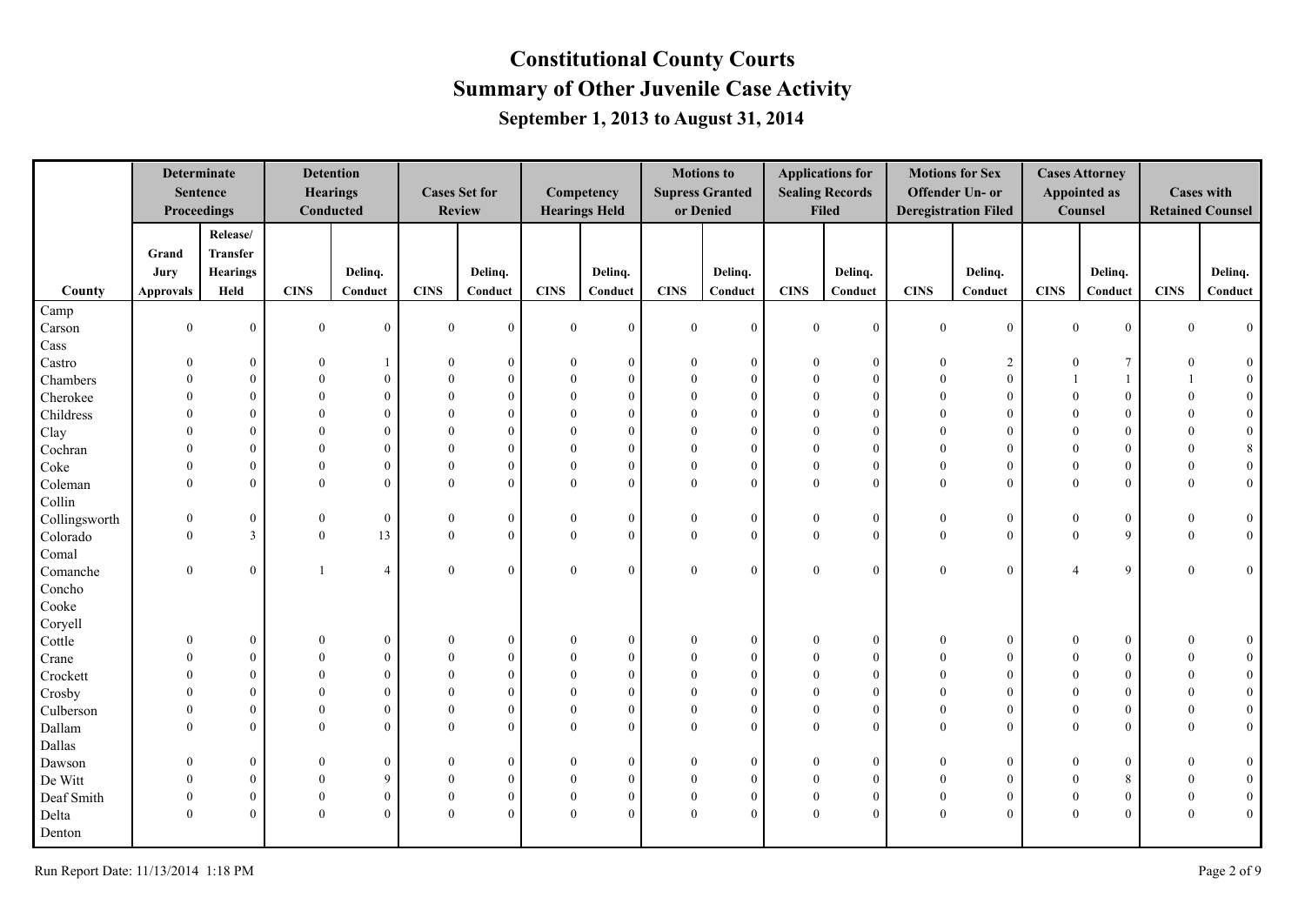|           | <b>Determinate</b><br>Proceedings | <b>Sentence</b>  |                  | <b>Detention</b><br><b>Hearings</b><br>Conducted |                | <b>Cases Set for</b><br><b>Review</b> |                | Competency<br><b>Hearings Held</b> |                  | <b>Motions to</b><br><b>Supress Granted</b><br>or Denied |                | <b>Applications for</b><br><b>Sealing Records</b><br>Filed |                | <b>Motions for Sex</b><br>Offender Un- or<br><b>Deregistration Filed</b> |                | <b>Cases Attorney</b><br>Appointed as<br>Counsel |                  | <b>Cases with</b><br><b>Retained Counsel</b> |
|-----------|-----------------------------------|------------------|------------------|--------------------------------------------------|----------------|---------------------------------------|----------------|------------------------------------|------------------|----------------------------------------------------------|----------------|------------------------------------------------------------|----------------|--------------------------------------------------------------------------|----------------|--------------------------------------------------|------------------|----------------------------------------------|
|           |                                   | Release/         |                  |                                                  |                |                                       |                |                                    |                  |                                                          |                |                                                            |                |                                                                          |                |                                                  |                  |                                              |
|           | Grand                             | <b>Transfer</b>  |                  |                                                  |                |                                       |                |                                    |                  |                                                          |                |                                                            |                |                                                                          |                |                                                  |                  |                                              |
|           | Jury                              | <b>Hearings</b>  |                  | Delinq.                                          |                | Delinq.                               |                | Delinq.                            |                  | Delinq.                                                  |                | Delinq.                                                    |                | Delinq.                                                                  |                | Delinq.                                          |                  | Delinq.                                      |
| County    | <b>Approvals</b>                  | Held             | <b>CINS</b>      | Conduct                                          | <b>CINS</b>    | Conduct                               | <b>CINS</b>    | Conduct                            | <b>CINS</b>      | Conduct                                                  | <b>CINS</b>    | Conduct                                                    | <b>CINS</b>    | Conduct                                                                  | <b>CINS</b>    | Conduct                                          | <b>CINS</b>      | Conduct                                      |
| Dickens   | $\theta$                          | $\mathbf{0}$     | $\mathbf{0}$     | $\mathbf{0}$                                     | $\overline{0}$ | $\boldsymbol{0}$                      | $\overline{0}$ | $\mathbf{0}$                       | $\overline{0}$   | $\overline{0}$                                           | $\mathbf{0}$   | $\overline{0}$                                             | $\overline{0}$ | $\overline{0}$                                                           | $\overline{0}$ | $\overline{0}$                                   | $\overline{0}$   | $\overline{0}$                               |
| Dimmit    | $\theta$                          | $\overline{0}$   | $\theta$         | $\mathbf{0}$                                     | $\theta$       | $\theta$                              | $\mathbf{0}$   | $\overline{0}$                     | $\mathbf{0}$     | $\mathbf{0}$                                             | $\theta$       | $\overline{0}$                                             | $\overline{0}$ | $\overline{0}$                                                           | $\theta$       | $\theta$                                         | $\Omega$         | $\boldsymbol{0}$                             |
| Donley    | $\theta$                          | $\overline{0}$   | $\mathbf{0}$     | $\mathbf{0}$                                     | $\overline{0}$ | $\mathbf{0}$                          | $\mathbf{0}$   | $\overline{0}$                     | $\overline{0}$   | $\mathbf{0}$                                             | $\mathbf{0}$   | $\overline{0}$                                             | $\overline{0}$ | $\overline{0}$                                                           | $\overline{0}$ | $\mathbf{0}$                                     | $\overline{0}$   | $\mathbf{0}$                                 |
| Duval     |                                   |                  |                  |                                                  |                |                                       |                |                                    |                  |                                                          |                |                                                            |                |                                                                          |                |                                                  |                  |                                              |
| Eastland  |                                   | $\mathbf{0}$     | $\overline{0}$   | $\mathbf{0}$                                     | $\Omega$       | $\bf{0}$                              | $\theta$       | $\overline{0}$                     | $\theta$         | $\boldsymbol{0}$                                         |                | $\overline{0}$                                             | $\theta$       | $\boldsymbol{0}$                                                         |                | $\overline{0}$                                   |                  | $\mathbf{0}$                                 |
| Ector     | $\theta$                          | $\mathbf{0}$     | $\boldsymbol{0}$ | $\boldsymbol{0}$                                 | $\overline{0}$ | $\mathbf{0}$                          | $\theta$       | $\mathbf{0}$                       | $\boldsymbol{0}$ | $\mathbf{0}$                                             | $\overline{0}$ | $\mathbf{0}$                                               | $\mathbf{0}$   | $\boldsymbol{0}$                                                         | $\theta$       | $\overline{0}$                                   | $\boldsymbol{0}$ | $\mathbf{0}$                                 |
| Edwards   | $\Omega$                          | $\mathbf{0}$     | $\mathbf{0}$     | $\mathbf{0}$                                     | $\overline{0}$ | $\mathbf{0}$                          | $\mathbf{0}$   | $\overline{0}$                     | $\boldsymbol{0}$ | $\mathbf{0}$                                             | $\mathbf{0}$   | $\overline{0}$                                             | $\theta$       | $\overline{0}$                                                           | $\mathbf{0}$   | $\mathbf{0}$                                     | $\mathbf{0}$     | $\overline{0}$                               |
| El Paso   |                                   |                  |                  |                                                  |                |                                       |                |                                    |                  |                                                          |                |                                                            |                |                                                                          |                |                                                  |                  |                                              |
| Ellis     |                                   |                  |                  |                                                  |                |                                       |                |                                    |                  |                                                          |                |                                                            |                |                                                                          |                |                                                  |                  |                                              |
| Erath     |                                   |                  |                  |                                                  |                |                                       |                |                                    |                  |                                                          |                |                                                            |                |                                                                          |                |                                                  |                  |                                              |
| Falls     | $\mathbf{0}$                      | $\mathbf{0}$     | $\mathbf{0}$     | $\boldsymbol{0}$                                 | $\overline{0}$ | $\overline{0}$                        | $\theta$       | $\boldsymbol{0}$                   | $\mathbf{0}$     | $\bf{0}$                                                 | $\theta$       | $\overline{0}$                                             | $\mathbf{0}$   | $\overline{0}$                                                           | $\theta$       | $\mathbf{0}$                                     | $\Omega$         | $\overline{0}$                               |
| Fannin    |                                   |                  |                  |                                                  |                |                                       |                |                                    |                  |                                                          |                |                                                            |                |                                                                          |                |                                                  |                  |                                              |
| Fayette   |                                   |                  |                  |                                                  |                |                                       |                |                                    |                  |                                                          |                |                                                            |                |                                                                          |                |                                                  |                  |                                              |
| Fisher    |                                   | $\mathbf{0}$     | $\theta$         | $\mathbf{0}$                                     |                | $\overline{0}$                        |                | $\overline{0}$                     | $\theta$         | $\theta$                                                 |                | $\overline{0}$                                             |                | $\boldsymbol{0}$                                                         |                | $\mathbf{0}$                                     |                  | $\overline{0}$                               |
| Floyd     |                                   | 1                | $\Omega$         | 6                                                |                | $\overline{0}$                        | $\Omega$       | $\overline{0}$                     | $\theta$         | $\overline{0}$                                           |                | $\overline{0}$                                             | $\theta$       | $\theta$                                                                 |                | 5                                                |                  | $\mathbf{0}$                                 |
| Foard     |                                   | $\overline{0}$   | $\Omega$         | $\theta$                                         | $\Omega$       | $\Omega$                              | $\Omega$       | $\overline{0}$                     | $\theta$         | $\mathbf{0}$                                             | $\theta$       | $\overline{0}$                                             | $\Omega$       | $\theta$                                                                 | $\Omega$       | $\theta$                                         | $\Omega$         | $\overline{0}$                               |
| Fort Bend |                                   |                  |                  |                                                  |                |                                       |                |                                    |                  |                                                          |                |                                                            |                |                                                                          |                |                                                  |                  |                                              |
| Franklin  |                                   | $\mathbf{0}$     | $\theta$         | $\mathbf{0}$                                     | 0              | $\overline{0}$                        | $\Omega$       | $\overline{0}$                     | $\theta$         | $\mathbf{0}$                                             | $\Omega$       | $\overline{0}$                                             | $\Omega$       | $\overline{0}$                                                           | $\Omega$       | $\mathbf{0}$                                     | $\Omega$         | $\mathbf{0}$                                 |
| Freestone |                                   | $\mathbf{0}$     | $\theta$         | $\mathbf{0}$                                     |                | $\theta$                              | $\Omega$       | $\overline{0}$                     | $\mathbf{0}$     | $\mathbf{0}$                                             | $\Omega$       | $\theta$                                                   | $\Omega$       | $\theta$                                                                 | $\Omega$       | $\overline{0}$                                   |                  | $\mathbf{0}$                                 |
| Frio      | $\Omega$                          | $\overline{0}$   | $\theta$         | $\mathbf{0}$                                     | 0              | $\theta$                              | $\Omega$       | $\overline{0}$                     | $\mathbf{0}$     | $\mathbf{0}$                                             | $\Omega$       | $\theta$                                                   | $\Omega$       | $\theta$                                                                 | $\Omega$       | $\overline{0}$                                   | $\Omega$         | $\overline{0}$                               |
| Gaines    | $\Omega$                          | $\overline{0}$   | $\theta$         | $\theta$                                         | $\theta$       | $\theta$                              | $\Omega$       | $\overline{0}$                     | $\theta$         | $\theta$                                                 | $\theta$       | $\overline{0}$                                             | $\Omega$       | $\theta$                                                                 | $\Omega$       | $\theta$                                         | $\theta$         | $\mathbf{0}$                                 |
| Galveston |                                   |                  |                  |                                                  |                |                                       |                |                                    |                  |                                                          |                |                                                            |                |                                                                          |                |                                                  |                  |                                              |
| Garza     |                                   | $\boldsymbol{0}$ | $\theta$         | $7\phantom{.0}$                                  |                | $\overline{0}$                        | $\theta$       | $\mathbf{0}$                       |                  | $\theta$                                                 |                | $\overline{0}$                                             |                | $\mathbf{0}$                                                             |                |                                                  |                  | $\mathbf{0}$                                 |
| Gillespie |                                   | $\overline{0}$   | $\Omega$         | $\Omega$                                         |                | $\theta$                              | $\Omega$       | $\overline{0}$                     |                  | $\theta$                                                 |                | $\theta$                                                   |                | $\Omega$                                                                 |                | $\theta$                                         |                  | $\mathbf{1}$                                 |
| Glasscock |                                   | $\Omega$         | $\Omega$         | $\theta$                                         |                | $\theta$                              | $\theta$       | $\overline{0}$                     | $\mathbf{0}$     | $\mathbf{0}$                                             | $\theta$       | $\theta$                                                   | $\Omega$       | $\theta$                                                                 |                | $\theta$                                         |                  | $\mathbf{0}$                                 |
| Goliad    |                                   | $\Omega$         | $\Omega$         | $\theta$                                         |                | $\theta$                              |                | $\overline{0}$                     | $\Omega$         | $\theta$                                                 | $\Omega$       | $\theta$                                                   |                | $\Omega$                                                                 |                | $\theta$                                         |                  | $\overline{7}$                               |
| Gonzales  |                                   |                  |                  |                                                  |                |                                       |                |                                    |                  |                                                          |                |                                                            |                |                                                                          |                |                                                  |                  |                                              |
| Gray      | $\Omega$                          | $\theta$         | $\theta$         | $\mathbf{0}$                                     | $\theta$       | $\theta$                              | $\Omega$       | $\overline{0}$                     | $\theta$         | $\mathbf{0}$                                             | $\Omega$       | $\theta$                                                   | $\mathbf{0}$   | $\overline{0}$                                                           | $\theta$       | $\overline{0}$                                   | $\Omega$         | $\overline{0}$                               |
| Grayson   |                                   |                  |                  |                                                  |                |                                       |                |                                    |                  |                                                          |                |                                                            |                |                                                                          |                |                                                  |                  |                                              |
| Gregg     |                                   |                  |                  |                                                  |                |                                       |                |                                    |                  |                                                          |                |                                                            |                |                                                                          |                |                                                  |                  |                                              |
| Grimes    | $\mathbf{0}$                      | $\mathbf{0}$     | 8                | $\boldsymbol{0}$                                 | $\mathbf{0}$   | $\mathbf{0}$                          | $\mathbf{0}$   | $\overline{0}$                     | $\boldsymbol{0}$ | $\mathbf{0}$                                             | $\mathbf{0}$   | $\overline{0}$                                             | $\mathbf{0}$   | $\overline{0}$                                                           | 14             | 2                                                |                  | 1                                            |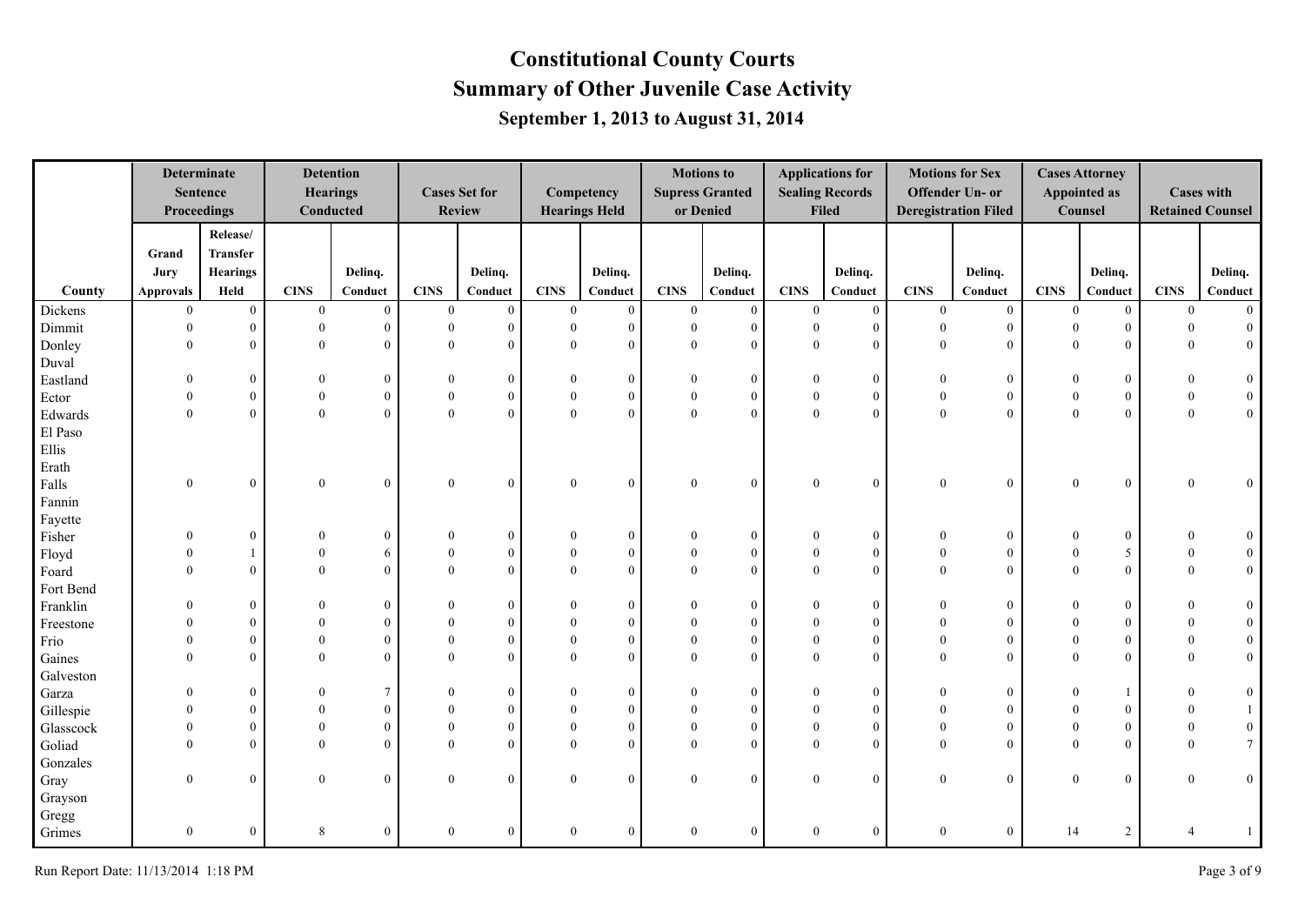|            | <b>Determinate</b><br>Proceedings | <b>Sentence</b>  |              | <b>Detention</b><br><b>Hearings</b><br>Conducted |             | <b>Cases Set for</b><br><b>Review</b> |              | Competency<br><b>Hearings Held</b> |              | <b>Motions to</b><br><b>Supress Granted</b><br>or Denied |              | <b>Applications for</b><br><b>Sealing Records</b><br><b>Filed</b> |              | <b>Motions for Sex</b><br><b>Offender Un- or</b><br><b>Deregistration Filed</b> |                | <b>Cases Attorney</b><br><b>Appointed as</b><br>Counsel |                  | <b>Cases with</b><br><b>Retained Counsel</b> |
|------------|-----------------------------------|------------------|--------------|--------------------------------------------------|-------------|---------------------------------------|--------------|------------------------------------|--------------|----------------------------------------------------------|--------------|-------------------------------------------------------------------|--------------|---------------------------------------------------------------------------------|----------------|---------------------------------------------------------|------------------|----------------------------------------------|
|            |                                   | $\bf{Re}$        |              |                                                  |             |                                       |              |                                    |              |                                                          |              |                                                                   |              |                                                                                 |                |                                                         |                  |                                              |
|            | Grand                             | <b>Transfer</b>  |              |                                                  |             |                                       |              |                                    |              |                                                          |              |                                                                   |              |                                                                                 |                |                                                         |                  |                                              |
|            | Jury                              | Hearings         |              | Delinq.                                          |             | Delinq.                               |              | Delinq.                            |              | Delinq.                                                  |              | Delinq.                                                           |              | Delinq.                                                                         |                | Delinq.                                                 |                  | Delinq.                                      |
| County     | <b>Approvals</b>                  | Held             | <b>CINS</b>  | Conduct                                          | <b>CINS</b> | Conduct                               | <b>CINS</b>  | Conduct                            | <b>CINS</b>  | Conduct                                                  | <b>CINS</b>  | Conduct                                                           | <b>CINS</b>  | Conduct                                                                         | <b>CINS</b>    | Conduct                                                 | <b>CINS</b>      | Conduct                                      |
| Guadalupe  |                                   |                  |              |                                                  |             |                                       |              |                                    |              |                                                          |              |                                                                   |              |                                                                                 |                |                                                         |                  |                                              |
| Hale       | $\theta$                          | $\mathbf{0}$     | $\theta$     | $\mathbf{3}$                                     | $\Omega$    | $\mathbf{0}$                          | $\theta$     | $\overline{0}$                     | $\Omega$     | $\mathbf{0}$                                             | $\theta$     | $\theta$                                                          | $\theta$     | $\overline{0}$                                                                  | $\Omega$       | $7\phantom{.0}$                                         | $\Omega$         |                                              |
| Hall       | $\Omega$                          | $\mathbf{0}$     | $\Omega$     | $\overline{0}$                                   |             | $\mathbf{0}$                          | $\mathbf{0}$ | $\overline{0}$                     | $\Omega$     | $\mathbf{0}$                                             | $\theta$     | $\theta$                                                          | $\Omega$     | $\overline{0}$                                                                  |                | $\mathbf{0}$                                            | 0                | $\overline{0}$                               |
| Hamilton   | $\Omega$                          | $\mathbf{0}$     | $\Omega$     | $\mathbf{0}$                                     |             | $\mathbf{0}$                          | $\theta$     | $\mathbf{0}$                       | $\Omega$     | $\mathbf{0}$                                             | $\theta$     | $\theta$                                                          |              | $\overline{0}$                                                                  |                | 11                                                      | $\theta$         | $\overline{0}$                               |
| Hansford   |                                   | $\mathbf{0}$     | $\theta$     | $\boldsymbol{0}$                                 |             | $\mathbf{0}$                          | $\theta$     | $\mathbf{0}$                       | $\theta$     | $\overline{0}$                                           | $\theta$     | $\overline{0}$                                                    | $\Omega$     | $\overline{0}$                                                                  |                | $\bf{0}$                                                | $\overline{0}$   | $\mathbf{0}$                                 |
| Hardeman   | $\Omega$                          | $\mathbf{0}$     | $\theta$     | $\mathbf{0}$                                     |             | $\theta$                              | $\theta$     | $\overline{0}$                     | $\theta$     | $\overline{0}$                                           | $\mathbf{0}$ | $\theta$                                                          | $\Omega$     | $\overline{0}$                                                                  |                | $\mathbf{0}$                                            | $\mathbf{0}$     | $\overline{0}$                               |
| Hardin     | $\theta$                          | $\theta$         | $\Omega$     | $\overline{0}$                                   | $\Omega$    | $\Omega$                              | $\mathbf{0}$ | $\overline{0}$                     | $\Omega$     | $\theta$                                                 | $\mathbf{0}$ | $\theta$                                                          | $\Omega$     | $\overline{0}$                                                                  | $\theta$       | $\mathbf{0}$                                            | $\mathbf{0}$     | $\mathbf{0}$                                 |
| Harris     |                                   |                  |              |                                                  |             |                                       |              |                                    |              |                                                          |              |                                                                   |              |                                                                                 |                |                                                         |                  |                                              |
| Harrison   |                                   |                  |              |                                                  |             |                                       |              |                                    |              |                                                          |              |                                                                   |              |                                                                                 |                |                                                         |                  |                                              |
| Hartley    | $\mathbf{0}$                      | $\mathbf{0}$     | $\theta$     | $\mathbf{1}$                                     | $\theta$    | $\Omega$                              | $\mathbf{0}$ | $\mathbf{0}$                       | $\theta$     | $\mathbf{0}$                                             | $\mathbf{0}$ | $\overline{0}$                                                    | $\mathbf{0}$ | $\overline{0}$                                                                  | $\overline{0}$ |                                                         | $\Omega$         | $\overline{0}$                               |
| Haskell    |                                   |                  |              |                                                  |             |                                       |              |                                    |              |                                                          |              |                                                                   |              |                                                                                 |                |                                                         |                  |                                              |
| Hays       |                                   |                  |              |                                                  |             |                                       |              |                                    |              |                                                          |              |                                                                   |              |                                                                                 |                |                                                         |                  |                                              |
| Hemphill   | $\mathbf{0}$                      | $\mathbf{0}$     | $\mathbf{0}$ | $\mathbf{0}$                                     | $\theta$    | $\theta$                              | $\mathbf{0}$ | $\mathbf{0}$                       | $\theta$     | $\overline{0}$                                           | $\bf{0}$     | $\mathbf{0}$                                                      | $\bf{0}$     | $\overline{0}$                                                                  | $\theta$       | $\mathbf{0}$                                            | $\Omega$         | $\mathbf{0}$                                 |
| Henderson  |                                   |                  |              |                                                  |             |                                       |              |                                    |              |                                                          |              |                                                                   |              |                                                                                 |                |                                                         |                  |                                              |
| Hidalgo    |                                   |                  |              |                                                  |             |                                       |              |                                    |              |                                                          |              |                                                                   |              |                                                                                 |                |                                                         |                  |                                              |
| Hill       |                                   |                  |              |                                                  |             |                                       |              |                                    |              |                                                          |              |                                                                   |              |                                                                                 |                |                                                         |                  |                                              |
| Hockley    | $\Omega$                          | $\mathbf{0}$     | $\Omega$     | $\mathbf{0}$                                     |             | $\Omega$                              | $\bf{0}$     | $\boldsymbol{0}$                   | $\theta$     | $\boldsymbol{0}$                                         | $\mathbf{0}$ | $\overline{0}$                                                    | $\Omega$     | $\boldsymbol{0}$                                                                | $\Omega$       | $\mathbf{0}$                                            | $\theta$         | $\overline{2}$                               |
| Hood       | $\Omega$                          | $\boldsymbol{0}$ | $\theta$     | $\mathbf{0}$                                     | $\Omega$    | $\boldsymbol{0}$                      | $\bf{0}$     | $\mathbf{0}$                       | $\mathbf{0}$ | $\boldsymbol{0}$                                         | $\bf{0}$     | $\overline{0}$                                                    | $\Omega$     | $\boldsymbol{0}$                                                                | $\theta$       | $\mathbf{0}$                                            | $\overline{0}$   | $\boldsymbol{0}$                             |
| Hopkins    | $\theta$                          | $\theta$         | $\theta$     | $\theta$                                         | $\Omega$    | $\Omega$                              | $\theta$     | $\theta$                           | $\theta$     | $\theta$                                                 | $\theta$     | $\theta$                                                          | $\Omega$     | $\overline{0}$                                                                  | $\Omega$       | $\theta$                                                | $\theta$         | $\overline{0}$                               |
| Houston    |                                   |                  |              |                                                  |             |                                       |              |                                    |              |                                                          |              |                                                                   |              |                                                                                 |                |                                                         |                  |                                              |
| Howard     | $\theta$                          | $\overline{0}$   | $\theta$     | 39                                               |             | $\mathbf{0}$                          | $\bf{0}$     | $\boldsymbol{0}$                   | $\theta$     | $\overline{0}$                                           | $\mathbf{0}$ | $\theta$                                                          | $\Omega$     | $\overline{0}$                                                                  | $\Omega$       | 73                                                      | $\theta$         | $\overline{2}$                               |
| Hudspeth   |                                   | $\mathbf{0}$     | $\theta$     | $\mathbf{0}$                                     |             | $\mathbf{0}$                          | $\theta$     | $\mathbf{0}$                       | $\theta$     | $\mathbf{0}$                                             | $\theta$     | $\theta$                                                          |              | $\mathbf{0}$                                                                    |                | $\bf{0}$                                                | $\theta$         | $\boldsymbol{0}$                             |
| Hunt       |                                   | $\theta$         | $\Omega$     | $\theta$                                         |             | $\theta$                              | $\Omega$     | $\theta$                           | $\theta$     | $\Omega$                                                 | $\theta$     | $\Omega$                                                          |              | $\overline{0}$                                                                  |                | $\overline{0}$                                          |                  | $\mathbf{0}$                                 |
| Hutchinson |                                   | $\theta$         | $\Omega$     | $\overline{0}$                                   |             | $\Omega$                              | $\theta$     | $\theta$                           | $\Omega$     | $\theta$                                                 | $\theta$     | $\Omega$                                                          |              | $\overline{0}$                                                                  |                | $\overline{0}$                                          | $\theta$         | $\mathbf{0}$                                 |
| Irion      | $\Omega$                          | $\Omega$         |              | $\theta$                                         |             | $\Omega$                              | $\Omega$     | $\Omega$                           | $\Omega$     | $\Omega$                                                 | $\Omega$     | $\Omega$                                                          |              | $\overline{0}$                                                                  |                | $\theta$                                                | $\Omega$         | $\overline{0}$                               |
| Jack       |                                   |                  |              |                                                  |             |                                       |              |                                    |              |                                                          |              |                                                                   |              |                                                                                 |                |                                                         |                  |                                              |
| Jackson    | $\theta$                          | $\mathbf{0}$     | $\theta$     | $\tau$                                           | $\Omega$    | $\Omega$                              | $\mathbf{0}$ | $\boldsymbol{0}$                   | $\theta$     |                                                          | $\mathbf{0}$ | $\overline{0}$                                                    | $\mathbf{0}$ | $\overline{0}$                                                                  | $\Omega$       | 60                                                      | $\mathbf{0}$     | $\mathbf{3}$                                 |
| Jasper     |                                   |                  |              |                                                  |             |                                       |              |                                    |              |                                                          |              |                                                                   |              |                                                                                 |                |                                                         |                  |                                              |
| Jeff Davis | $\theta$                          | $\mathbf{0}$     | $\Omega$     | $\boldsymbol{0}$                                 |             | $\Omega$                              | $\theta$     | $\mathbf{0}$                       | $\theta$     | $\theta$                                                 | $\bf{0}$     | $\theta$                                                          | $\Omega$     | $\overline{0}$                                                                  |                | $\mathbf{0}$                                            | $\theta$         | $\overline{0}$                               |
| Jefferson  | $\mathbf{0}$                      | $\mathbf{0}$     | $\theta$     | $\boldsymbol{0}$                                 |             | $\boldsymbol{0}$                      | $\theta$     | $\boldsymbol{0}$                   | $\mathbf{0}$ | $\mathbf{0}$                                             | $\bf{0}$     | $\overline{0}$                                                    | $\mathbf{0}$ | $\mathbf{0}$                                                                    |                | $\mathbf{0}$                                            | $\boldsymbol{0}$ | $\mathbf{0}$                                 |
| Jim Hogg   | $\Omega$                          | $\theta$         | $\theta$     | $\overline{0}$                                   | $\Omega$    | $\theta$                              | $\theta$     | $\mathbf{0}$                       | $\mathbf{0}$ | $\overline{0}$                                           | $\mathbf{0}$ | $\theta$                                                          | $\theta$     | $\overline{0}$                                                                  | $\Omega$       | $\mathbf{0}$                                            | $\theta$         | $\boldsymbol{0}$                             |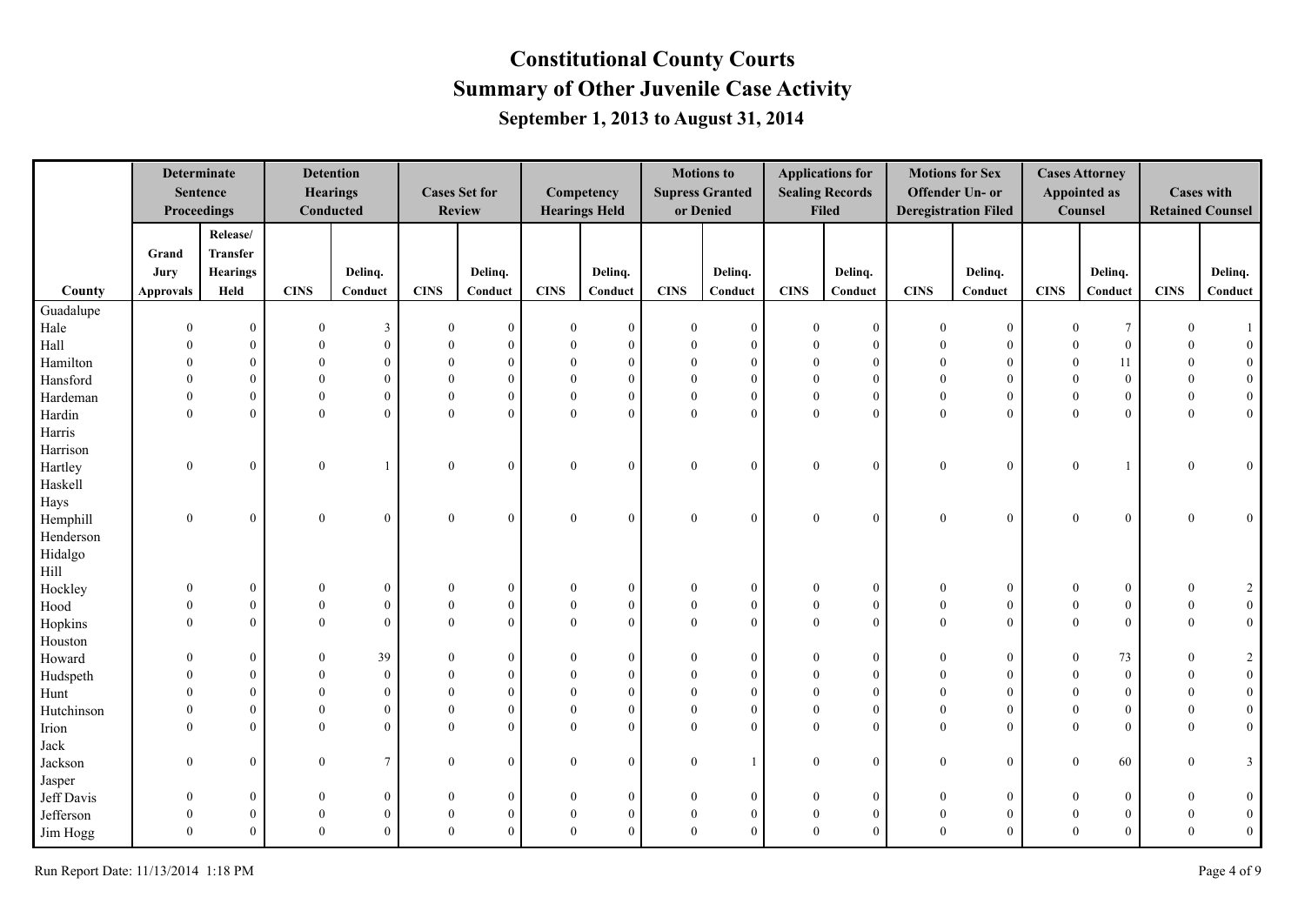|           | Determinate<br><b>Sentence</b><br>Proceedings |                  |                  | <b>Detention</b><br><b>Hearings</b><br><b>Conducted</b> |                | <b>Cases Set for</b><br><b>Review</b> |              | Competency<br><b>Hearings Held</b> |                | <b>Motions</b> to<br><b>Supress Granted</b><br>or Denied |                  | <b>Applications for</b><br><b>Sealing Records</b><br>Filed |                | <b>Motions for Sex</b><br><b>Offender Un- or</b><br><b>Deregistration Filed</b> |                | <b>Cases Attorney</b><br><b>Appointed as</b><br>Counsel |                  | <b>Cases with</b><br><b>Retained Counsel</b> |
|-----------|-----------------------------------------------|------------------|------------------|---------------------------------------------------------|----------------|---------------------------------------|--------------|------------------------------------|----------------|----------------------------------------------------------|------------------|------------------------------------------------------------|----------------|---------------------------------------------------------------------------------|----------------|---------------------------------------------------------|------------------|----------------------------------------------|
|           |                                               | Release/         |                  |                                                         |                |                                       |              |                                    |                |                                                          |                  |                                                            |                |                                                                                 |                |                                                         |                  |                                              |
|           | Grand                                         | <b>Transfer</b>  |                  |                                                         |                |                                       |              |                                    |                |                                                          |                  |                                                            |                |                                                                                 |                |                                                         |                  |                                              |
|           | Jury                                          | Hearings         |                  | Delinq.                                                 |                | Delinq.                               |              | Delinq.                            |                | Delinq.                                                  |                  | Delinq.                                                    |                | Delinq.                                                                         |                | Delinq.                                                 |                  | Delinq.                                      |
| County    | <b>Approvals</b>                              | Held             | <b>CINS</b>      | Conduct                                                 | <b>CINS</b>    | Conduct                               | <b>CINS</b>  | Conduct                            | <b>CINS</b>    | Conduct                                                  | <b>CINS</b>      | Conduct                                                    | <b>CINS</b>    | Conduct                                                                         | <b>CINS</b>    | Conduct                                                 | <b>CINS</b>      | Conduct                                      |
| Jim Wells | $\overline{2}$                                |                  | 57               | 124                                                     | 16             | 21                                    | $\theta$     | $\overline{0}$                     | $\overline{0}$ | $\mathbf{0}$                                             | $\overline{0}$   | $\overline{0}$                                             | $\overline{0}$ | $\overline{0}$                                                                  | $\overline{3}$ | 27                                                      | 2                | 18                                           |
| Johnson   |                                               |                  |                  |                                                         |                |                                       |              |                                    |                |                                                          |                  |                                                            |                |                                                                                 |                |                                                         |                  |                                              |
| Jones     | $\mathbf{0}$                                  | $\boldsymbol{0}$ | $\boldsymbol{0}$ | 21                                                      | $\overline{0}$ | $\boldsymbol{0}$                      | $\Omega$     | $\overline{0}$                     | $\theta$       | $\bf{0}$                                                 | $\bf{0}$         | $\overline{0}$                                             | $\bf{0}$       | $\boldsymbol{0}$                                                                | $\mathbf{0}$   | 26                                                      | $\theta$         | $\overline{0}$                               |
| Karnes    | $\mathbf{0}$                                  | $\boldsymbol{0}$ | $\theta$         | $\mathbf{0}$                                            | $\overline{0}$ | $\theta$                              | $\mathbf{0}$ | $\mathbf{0}$                       | $\overline{0}$ | $\theta$                                                 | $\overline{0}$   | $\theta$                                                   | $\mathbf{0}$   | $\overline{0}$                                                                  | $\mathbf{0}$   | $\mathbf{0}$                                            | $\mathbf{0}$     | $\overline{0}$                               |
| Kaufman   |                                               |                  |                  |                                                         |                |                                       |              |                                    |                |                                                          |                  |                                                            |                |                                                                                 |                |                                                         |                  |                                              |
| Kendall   |                                               |                  |                  |                                                         |                |                                       |              |                                    |                |                                                          |                  |                                                            |                |                                                                                 |                |                                                         |                  |                                              |
| Kenedy    |                                               | $\mathbf{0}$     |                  | $\Omega$                                                |                | $\theta$                              |              | $\mathbf{0}$                       |                | $\theta$                                                 |                  | $\theta$                                                   |                | $\boldsymbol{0}$                                                                |                | $\overline{0}$                                          |                  | $\mathbf{0}$                                 |
| Kent      |                                               | $\theta$         | $\Omega$         | $\Omega$                                                |                | $\Omega$                              | $\Omega$     | $\overline{0}$                     | $\theta$       | $\Omega$                                                 |                  | $\Omega$                                                   |                | $\mathbf{0}$                                                                    |                | $\mathbf{0}$                                            |                  | $\mathbf{0}$                                 |
| Kerr      |                                               | $\theta$         | $\Omega$         | 223                                                     |                | $\Omega$                              | $\Omega$     | $\overline{0}$                     | $\Omega$       |                                                          | $\Omega$         | $\Omega$                                                   |                | $\theta$                                                                        |                | 70                                                      |                  | $7\overline{ }$                              |
| Kimble    |                                               | $\theta$         |                  | $\mathbf{0}$                                            | ∩              | $\theta$                              | $\Omega$     | $\overline{0}$                     | $\Omega$       | $\theta$                                                 | $\Omega$         | $\theta$                                                   |                | $\theta$                                                                        |                | $\overline{0}$                                          | $\Omega$         | $\mathbf{0}$                                 |
| King      |                                               | $\theta$         |                  | $\Omega$                                                |                | $\Omega$                              | $\Omega$     | $\overline{0}$                     | $\Omega$       | $\Omega$                                                 | $\Omega$         |                                                            |                | $\theta$                                                                        |                | $\Omega$                                                | $\Omega$         | $\mathbf{0}$                                 |
| Kinney    |                                               | $\theta$         | $\Omega$         | $\Omega$                                                |                | $\Omega$                              | $\Omega$     | $\overline{0}$                     | $\Omega$       | $\theta$                                                 | $\Omega$         | $\Omega$                                                   |                | $\theta$                                                                        |                | $\overline{0}$                                          |                  | $\boldsymbol{0}$                             |
| Kleberg   |                                               | $\theta$         |                  | $\Omega$                                                |                | $\Omega$                              |              | $\overline{0}$                     | $\Omega$       | $\Omega$                                                 | $\Omega$         | $\Omega$                                                   |                | $\theta$                                                                        |                | 29                                                      |                  | $\overline{0}$                               |
| Knox      |                                               | $\Omega$         |                  | $\Omega$                                                |                | $\Omega$                              |              | $\overline{0}$                     | 0              | $\Omega$                                                 |                  | $\Omega$                                                   |                | $\Omega$                                                                        |                | $\overline{0}$                                          |                  | $\overline{0}$                               |
| La Salle  |                                               | $\Omega$         |                  | $\theta$                                                |                | $\Omega$                              |              | $\theta$                           |                | $\Omega$                                                 |                  |                                                            |                | $\Omega$                                                                        |                | $\overline{2}$                                          |                  | $\mathbf{0}$                                 |
| Lamar     |                                               | $\Omega$         |                  | 23                                                      |                | $\Omega$                              |              | $\theta$                           |                | $\theta$                                                 |                  | $\Omega$                                                   |                | $\theta$                                                                        |                | 22                                                      |                  | $\overline{c}$                               |
| Lamb      |                                               | $\Omega$         |                  | 19                                                      |                | $\Omega$                              |              | $\theta$                           | ∩              | $\Omega$                                                 |                  | $\Omega$                                                   |                | $\theta$                                                                        |                | $\mathbf{Q}$                                            |                  | $\mathbf{0}$                                 |
| Lampasas  |                                               | $\Omega$         | $\Omega$         | $\Omega$                                                |                | $\Omega$                              | $\Omega$     | $\theta$                           | $\Omega$       | $\theta$                                                 | $\Omega$         | $\Omega$                                                   |                | $\theta$                                                                        |                | $\theta$                                                |                  | $\mathbf{0}$                                 |
| Lavaca    |                                               | $\theta$         | $\Omega$         | $\Omega$                                                |                | $\Omega$                              | $\Omega$     | $\overline{0}$                     | $\Omega$       | $\theta$                                                 | $\Omega$         | $\Omega$                                                   |                | $\theta$                                                                        |                | $\overline{0}$                                          | $\Omega$         | $\mathbf{0}$                                 |
| Lee       | $\Omega$                                      | $\theta$         | $\Omega$         | $\Omega$                                                | 0              | $\Omega$                              | $\Omega$     | $\mathbf{0}$                       | $\Omega$       | $\mathbf{0}$                                             | $\theta$         | $\theta$                                                   |                | $\theta$                                                                        |                | $\overline{0}$                                          | $\theta$         | $\overline{0}$                               |
| Leon      | $\Omega$                                      |                  | $\Omega$         | $\Omega$                                                | 0              | $\theta$                              | $\Omega$     | $\overline{0}$                     | $\Omega$       | $\theta$                                                 | $\theta$         | $\Omega$                                                   | 0              | $\mathbf{0}$                                                                    |                | 2                                                       | $\theta$         | $\overline{0}$                               |
| Liberty   | $\Omega$                                      | $\mathbf{0}$     | $\theta$         | $\theta$                                                | $\Omega$       | $\theta$                              | $\theta$     | $\overline{0}$                     | $\theta$       | $\theta$                                                 | $\theta$         | $\theta$                                                   | $\Omega$       | $\mathbf{0}$                                                                    | $\Omega$       | $\mathbf{0}$                                            | $\mathbf{0}$     | $\overline{0}$                               |
| Limestone |                                               |                  |                  |                                                         |                |                                       |              |                                    |                |                                                          |                  |                                                            |                |                                                                                 |                |                                                         |                  |                                              |
| Lipscomb  | $\theta$                                      | $\boldsymbol{0}$ | $\Omega$         | $\theta$                                                | 0              | $\boldsymbol{0}$                      | $\theta$     | $\boldsymbol{0}$                   | $\mathbf{0}$   | $\boldsymbol{0}$                                         | $\theta$         | $\overline{0}$                                             | $\theta$       | $\boldsymbol{0}$                                                                | $\theta$       | $\mathbf{0}$                                            | $\Omega$         | $\bf{0}$                                     |
| Live Oak  | $\Omega$                                      | $\mathbf{0}$     | $\Omega$         | $\Omega$                                                | $\Omega$       | $\theta$                              | $\Omega$     | $\overline{0}$                     | $\theta$       | $\Omega$                                                 | $\theta$         | $\theta$                                                   | $\Omega$       | $\mathbf{0}$                                                                    | $\Omega$       | $\theta$                                                | $\theta$         | $\overline{0}$                               |
| Llano     |                                               |                  |                  |                                                         |                |                                       |              |                                    |                |                                                          |                  |                                                            |                |                                                                                 |                |                                                         |                  |                                              |
| Loving    | $\theta$                                      | $\mathbf{0}$     | $\mathbf{0}$     | $\mathbf{0}$                                            | $\Omega$       | $\mathbf{0}$                          | $\theta$     | $\overline{0}$                     | $\overline{0}$ | $\mathbf{0}$                                             | $\theta$         | $\overline{0}$                                             | $\theta$       | $\overline{0}$                                                                  | $\mathbf{0}$   | $\mathbf{0}$                                            | $\Omega$         | $\bf{0}$                                     |
| Lubbock   |                                               |                  |                  |                                                         |                |                                       |              |                                    |                |                                                          |                  |                                                            |                |                                                                                 |                |                                                         |                  |                                              |
| Lynn      | $\Omega$                                      | $\theta$         | $\Omega$         | $\Omega$                                                | 0              | $\Omega$                              |              | $\mathbf{0}$                       | $\theta$       | $\theta$                                                 | $\Omega$         | $\theta$                                                   | $\theta$       | $\overline{0}$                                                                  |                | $\overline{0}$                                          | $\theta$         | $\mathbf{0}$                                 |
| Madison   | $\theta$                                      | $\mathbf{0}$     | $\theta$         | $\theta$                                                | $\theta$       | $\Omega$                              | $\theta$     | $\mathbf{0}$                       | $\mathbf{0}$   | $\theta$                                                 | $\boldsymbol{0}$ | $\theta$                                                   | $\mathbf{0}$   | $\boldsymbol{0}$                                                                | 0              | 2                                                       | $\boldsymbol{0}$ | $\mathbf{0}$                                 |
| Marion    | $\theta$                                      | $\theta$         | $\theta$         | $\theta$                                                | $\Omega$       | $\Omega$                              | $\Omega$     | $\overline{0}$                     | $\overline{0}$ | $\Omega$                                                 | $\theta$         | $\theta$                                                   | $\Omega$       | $\theta$                                                                        | $\Omega$       | $\overline{0}$                                          | $\theta$         | $\overline{0}$                               |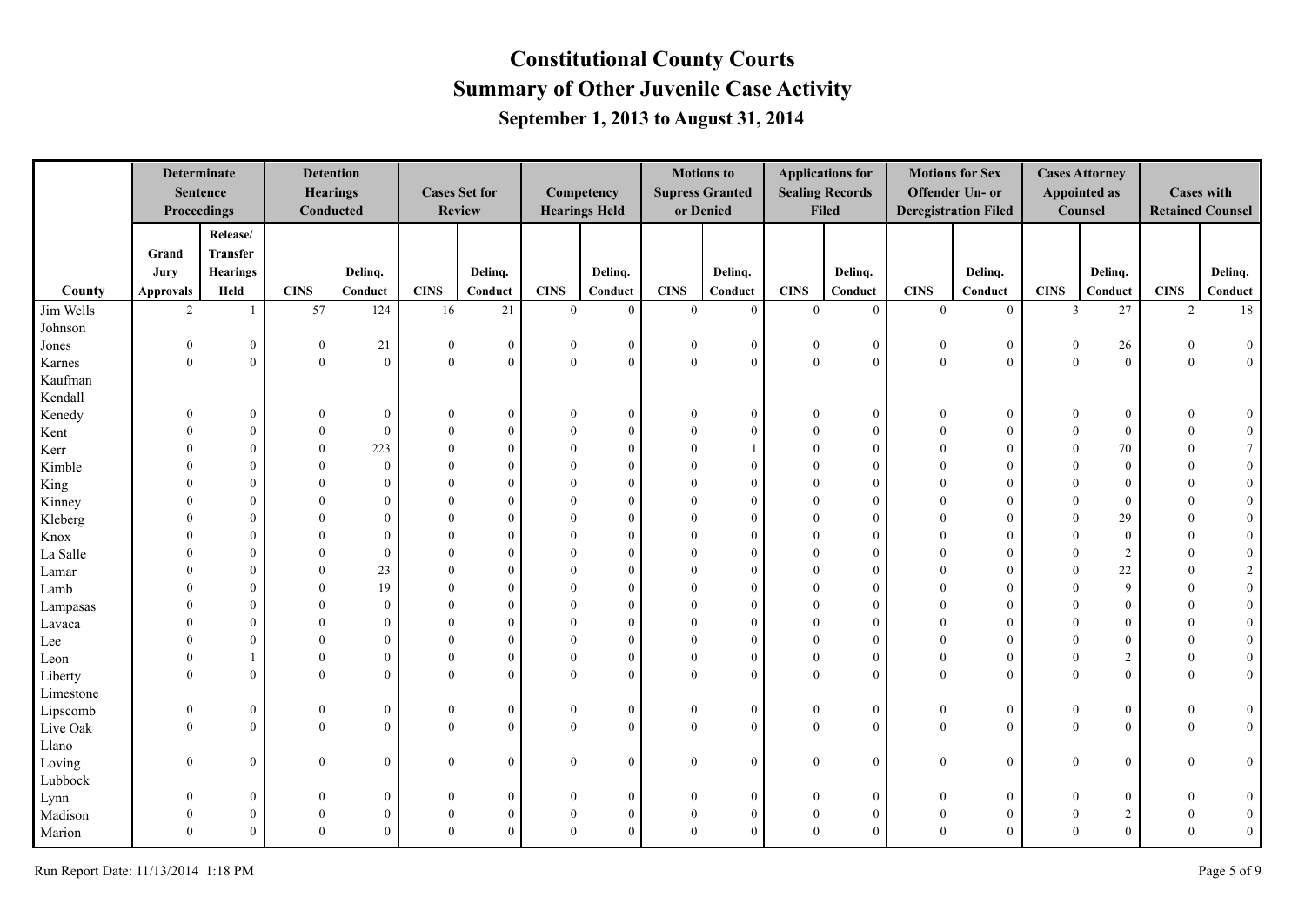|             | Determinate<br>Proceedings | <b>Sentence</b>  |                  | <b>Detention</b><br><b>Hearings</b><br>Conducted |                | <b>Cases Set for</b><br><b>Review</b> |              | Competency<br><b>Hearings Held</b> |                  | <b>Motions</b> to<br><b>Supress Granted</b><br>or Denied |                  | <b>Applications for</b><br><b>Sealing Records</b><br><b>Filed</b> |                  | <b>Motions for Sex</b><br><b>Offender Un- or</b><br><b>Deregistration Filed</b> |                  | <b>Cases Attorney</b><br><b>Appointed as</b><br>Counsel |              | <b>Cases with</b><br><b>Retained Counsel</b> |
|-------------|----------------------------|------------------|------------------|--------------------------------------------------|----------------|---------------------------------------|--------------|------------------------------------|------------------|----------------------------------------------------------|------------------|-------------------------------------------------------------------|------------------|---------------------------------------------------------------------------------|------------------|---------------------------------------------------------|--------------|----------------------------------------------|
|             |                            | Release/         |                  |                                                  |                |                                       |              |                                    |                  |                                                          |                  |                                                                   |                  |                                                                                 |                  |                                                         |              |                                              |
|             | Grand                      | <b>Transfer</b>  |                  |                                                  |                |                                       |              |                                    |                  |                                                          |                  |                                                                   |                  |                                                                                 |                  |                                                         |              |                                              |
|             | Jury                       | <b>Hearings</b>  |                  | Deling.                                          |                | Delinq.                               |              | Delinq.                            |                  | Delinq.                                                  |                  | Delinq.                                                           |                  | Delinq.                                                                         |                  | Delinq.                                                 |              | Delinq.                                      |
| County      | <b>Approvals</b>           | Held             | <b>CINS</b>      | Conduct                                          | <b>CINS</b>    | Conduct                               | <b>CINS</b>  | Conduct                            | <b>CINS</b>      | Conduct                                                  | <b>CINS</b>      | Conduct                                                           | <b>CINS</b>      | Conduct                                                                         | <b>CINS</b>      | Conduct                                                 | <b>CINS</b>  | Conduct                                      |
| Martin      | $\theta$                   | $\theta$         | $\theta$         | 3                                                | $\theta$       | $\theta$                              | $\theta$     | $\overline{0}$                     | $\theta$         | $\theta$                                                 | $\theta$         | $\overline{0}$                                                    | $\overline{0}$   | $\overline{0}$                                                                  | $\theta$         | $\theta$                                                | $\theta$     | $\theta$                                     |
| Mason       |                            |                  |                  |                                                  |                |                                       |              |                                    |                  |                                                          |                  |                                                                   |                  |                                                                                 |                  |                                                         |              |                                              |
| Matagorda   |                            |                  |                  |                                                  |                |                                       |              |                                    |                  |                                                          |                  |                                                                   |                  |                                                                                 |                  |                                                         |              |                                              |
| Maverick    |                            |                  |                  |                                                  |                |                                       |              |                                    |                  |                                                          |                  |                                                                   |                  |                                                                                 |                  |                                                         |              |                                              |
| McCulloch   | $\boldsymbol{0}$           | $\boldsymbol{0}$ | $\boldsymbol{0}$ | $\boldsymbol{0}$                                 | $\overline{0}$ | $\mathbf{0}$                          | $\bf{0}$     | $\overline{0}$                     | $\mathbf{0}$     | $\boldsymbol{0}$                                         | $\mathbf{0}$     | $\overline{0}$                                                    | $\boldsymbol{0}$ | $\boldsymbol{0}$                                                                | $\boldsymbol{0}$ | $\mathbf{0}$                                            |              | $\overline{0}$                               |
| McLennan    |                            |                  |                  |                                                  |                |                                       |              |                                    |                  |                                                          |                  |                                                                   |                  |                                                                                 |                  |                                                         |              |                                              |
| McMullen    | $\mathbf{0}$               | $\overline{0}$   | $\mathbf{0}$     | $\mathbf{0}$                                     | $\overline{0}$ | $\mathbf{0}$                          | $\mathbf{0}$ | $\overline{0}$                     | $\mathbf{0}$     | $\mathbf{0}$                                             | $\mathbf{0}$     | $\overline{0}$                                                    | $\mathbf{0}$     | $\overline{0}$                                                                  | $\mathbf{0}$     | $\mathbf{0}$                                            | $\Omega$     | $\overline{0}$                               |
| Medina      |                            |                  |                  |                                                  |                |                                       |              |                                    |                  |                                                          |                  |                                                                   |                  |                                                                                 |                  |                                                         |              |                                              |
| Menard      | $\theta$                   | $\mathbf{0}$     | $\theta$         | $\theta$                                         | 0              | $\mathbf{0}$                          | $\theta$     | $\mathbf{0}$                       | $\theta$         | $\mathbf{0}$                                             | $\theta$         | $\overline{0}$                                                    | $\theta$         | $\overline{0}$                                                                  | $\theta$         | $\overline{0}$                                          | $\Omega$     | $\overline{0}$                               |
| Midland     | $\Omega$                   | $\theta$         | $\Omega$         | $\Omega$                                         | $\Omega$       | $\theta$                              | $\theta$     | $\overline{0}$                     | $\theta$         | $\theta$                                                 | $\theta$         | $\overline{0}$                                                    | $\Omega$         | $\overline{0}$                                                                  | $\Omega$         | $\theta$                                                | $\Omega$     | $\overline{0}$                               |
| Milam       |                            |                  |                  |                                                  |                |                                       |              |                                    |                  |                                                          |                  |                                                                   |                  |                                                                                 |                  |                                                         |              |                                              |
| Mills       | $\Omega$                   | $\mathbf{0}$     | $\Omega$         | $\Omega$                                         | $\Omega$       | $\Omega$                              | $\Omega$     | $\mathbf{0}$                       | $\Omega$         | $\mathbf{0}$                                             | $\theta$         | $\theta$                                                          | $\Omega$         | $\mathbf{0}$                                                                    | $\Omega$         | $\overline{0}$                                          | $\Omega$     | $\mathbf{0}$                                 |
| Mitchell    | $\theta$                   | $\mathbf{0}$     | $\theta$         | $\theta$                                         | $\Omega$       | $\theta$                              | $\theta$     | $\boldsymbol{0}$                   | $\mathbf{0}$     | $\theta$                                                 | $\theta$         | $\theta$                                                          | $\theta$         | $\overline{0}$                                                                  | $\mathbf{0}$     | $\overline{2}$                                          | $\mathbf{0}$ | $\overline{3}$                               |
| Montague    | $\theta$                   | $\theta$         | $\theta$         | $\theta$                                         | $\theta$       | $\theta$                              | $\theta$     | $\overline{0}$                     | $\theta$         | $\theta$                                                 | $\overline{0}$   | $\overline{0}$                                                    | $\Omega$         | $\boldsymbol{0}$                                                                | $\Omega$         | $\mathbf{0}$                                            | $\theta$     | $\boldsymbol{0}$                             |
| Montgomery  |                            |                  |                  |                                                  |                |                                       |              |                                    |                  |                                                          |                  |                                                                   |                  |                                                                                 |                  |                                                         |              |                                              |
| Moore       | $\theta$                   | $\mathbf{0}$     | $\theta$         | $\mathbf{0}$                                     | $\overline{0}$ | $\theta$                              | $\theta$     | $\overline{0}$                     | $\overline{0}$   | $\mathbf{0}$                                             | $\theta$         | $\overline{0}$                                                    | $\mathbf{0}$     | $\overline{0}$                                                                  | $\theta$         | $\mathbf{0}$                                            | $\Omega$     | $\overline{0}$                               |
| Morris      |                            |                  |                  |                                                  |                |                                       |              |                                    |                  |                                                          |                  |                                                                   |                  |                                                                                 |                  |                                                         |              |                                              |
| Motley      | $\mathbf{0}$               | $\mathbf{0}$     | $\mathbf{0}$     | $\mathbf{0}$                                     | $\overline{0}$ | $\theta$                              | $\mathbf{0}$ | $\overline{0}$                     | $\overline{0}$   | $\mathbf{0}$                                             | $\mathbf{0}$     | $\overline{0}$                                                    | $\mathbf{0}$     | $\overline{0}$                                                                  | $\mathbf{0}$     | $\mathbf{0}$                                            | $\Omega$     | $\overline{0}$                               |
| Nacogdoches |                            |                  |                  |                                                  |                |                                       |              |                                    |                  |                                                          |                  |                                                                   |                  |                                                                                 |                  |                                                         |              |                                              |
| Navarro     | $\boldsymbol{0}$           | $\boldsymbol{0}$ | $\boldsymbol{0}$ | $\boldsymbol{0}$                                 | $\overline{0}$ | $\boldsymbol{0}$                      | $\theta$     | $\overline{0}$                     | $\mathbf{0}$     | $\boldsymbol{0}$                                         | $\boldsymbol{0}$ | $\overline{0}$                                                    | $\boldsymbol{0}$ | $\bf{0}$                                                                        | $\boldsymbol{0}$ | $\boldsymbol{0}$                                        | $\bf{0}$     | $\mathbf{0}$                                 |
| Newton      | $\theta$                   | $\theta$         | $\Omega$         | $\theta$                                         | $\Omega$       | $\theta$                              | $\Omega$     | $\boldsymbol{0}$                   | $\theta$         | $\theta$                                                 | $\theta$         | $\theta$                                                          | $\theta$         | $\overline{0}$                                                                  | $\theta$         | $\theta$                                                | $\Omega$     | $\overline{0}$                               |
| Nolan       |                            |                  |                  |                                                  |                |                                       |              |                                    |                  |                                                          |                  |                                                                   |                  |                                                                                 |                  |                                                         |              |                                              |
| Nueces      |                            |                  |                  |                                                  |                |                                       |              |                                    |                  |                                                          |                  |                                                                   |                  |                                                                                 |                  |                                                         |              |                                              |
| Ochiltree   | $\theta$                   | $\mathbf{0}$     | $\boldsymbol{0}$ | $\boldsymbol{0}$                                 | $\overline{0}$ | $\boldsymbol{0}$                      | $\theta$     | $\overline{0}$                     | $\mathbf{0}$     | $\boldsymbol{0}$                                         | $\bf{0}$         | $\overline{0}$                                                    | $\boldsymbol{0}$ | $\boldsymbol{0}$                                                                | $\theta$         | $\bf{0}$                                                | $\theta$     | 5                                            |
| Oldham      | $\theta$                   | $\theta$         | $\theta$         | $\mathbf{0}$                                     | $\theta$       | $\theta$                              | $\theta$     | $\overline{0}$                     | $\boldsymbol{0}$ | $\mathbf{0}$                                             | $\theta$         | $\theta$                                                          | $\mathbf{0}$     | $\mathbf{0}$                                                                    | $\theta$         | $\mathbf{0}$                                            | $\mathbf{0}$ | $\overline{0}$                               |
| Orange      |                            |                  |                  |                                                  |                |                                       |              |                                    |                  |                                                          |                  |                                                                   |                  |                                                                                 |                  |                                                         |              |                                              |
| Palo Pinto  | $\mathbf{0}$               | $\mathbf{0}$     | $\mathbf{0}$     | $\mathbf{0}$                                     | $\overline{0}$ | $\theta$                              | $\theta$     | $\overline{0}$                     | $\overline{0}$   | $\mathbf{0}$                                             | $\mathbf{0}$     | $\overline{0}$                                                    | $\mathbf{0}$     | $\overline{0}$                                                                  | $\mathbf{0}$     | $\mathbf{0}$                                            | $\Omega$     | $\overline{0}$                               |
| Panola      |                            |                  |                  |                                                  |                |                                       |              |                                    |                  |                                                          |                  |                                                                   |                  |                                                                                 |                  |                                                         |              |                                              |
| Parker      |                            |                  |                  |                                                  |                |                                       |              |                                    |                  |                                                          |                  |                                                                   |                  |                                                                                 |                  |                                                         |              |                                              |
| Parmer      | $\theta$                   | $\boldsymbol{0}$ | $\boldsymbol{0}$ | $\mathbf{0}$                                     | $\mathbf{0}$   | $\overline{0}$                        | $\theta$     | $\boldsymbol{0}$                   | $\mathbf{0}$     | $\boldsymbol{0}$                                         | $\boldsymbol{0}$ | $\overline{0}$                                                    | $\bf{0}$         | $\overline{0}$                                                                  | $\mathbf{0}$     | $\mathbf{0}$                                            | 0            | $\overline{0}$                               |
| Pecos       | $\theta$                   | $\theta$         | $\Omega$         | 62                                               | $\Omega$       | 5                                     | $\Omega$     | $\overline{0}$                     | $\theta$         | $\Omega$                                                 | $\theta$         | $\theta$                                                          | $\Omega$         | $\overline{0}$                                                                  | $\Omega$         | 30                                                      | 3            | 28                                           |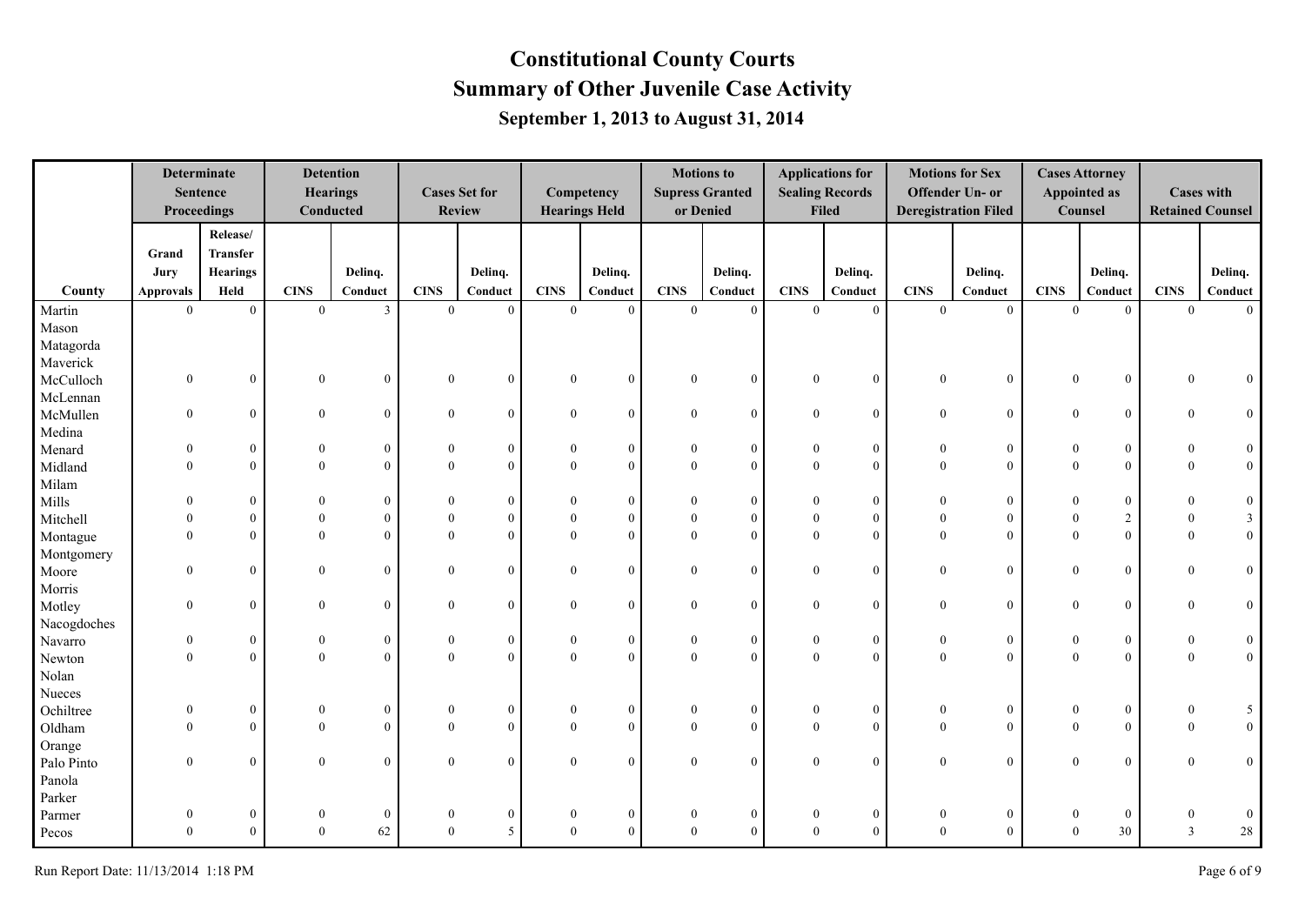|               | <b>Determinate</b><br>Proceedings | <b>Sentence</b>  | <b>Detention</b> | <b>Hearings</b><br>Conducted |                | <b>Cases Set for</b><br><b>Review</b> |                  | Competency<br><b>Hearings Held</b> |                  | <b>Motions to</b><br><b>Supress Granted</b><br>or Denied |                  | <b>Applications for</b><br><b>Sealing Records</b><br><b>Filed</b> |                  | <b>Motions for Sex</b><br>Offender Un- or<br><b>Deregistration Filed</b> |                | <b>Cases Attorney</b><br><b>Appointed as</b><br>Counsel |                | <b>Cases with</b><br><b>Retained Counsel</b> |
|---------------|-----------------------------------|------------------|------------------|------------------------------|----------------|---------------------------------------|------------------|------------------------------------|------------------|----------------------------------------------------------|------------------|-------------------------------------------------------------------|------------------|--------------------------------------------------------------------------|----------------|---------------------------------------------------------|----------------|----------------------------------------------|
|               |                                   | Release/         |                  |                              |                |                                       |                  |                                    |                  |                                                          |                  |                                                                   |                  |                                                                          |                |                                                         |                |                                              |
|               | Grand                             | Transfer         |                  |                              |                |                                       |                  |                                    |                  |                                                          |                  |                                                                   |                  |                                                                          |                |                                                         |                |                                              |
|               | Jury                              | <b>Hearings</b>  |                  | Delinq.                      |                | Delinq.                               |                  | Delinq.                            |                  | Delinq.                                                  |                  | Delinq.                                                           |                  | Delinq.                                                                  |                | Delinq.                                                 |                | Delinq.                                      |
| County        | <b>Approvals</b>                  | Held             | <b>CINS</b>      | Conduct                      | <b>CINS</b>    | Conduct                               | <b>CINS</b>      | Conduct                            | <b>CINS</b>      | Conduct                                                  | <b>CINS</b>      | Conduct                                                           | <b>CINS</b>      | Conduct                                                                  | <b>CINS</b>    | Conduct                                                 | <b>CINS</b>    | Conduct                                      |
| Polk          | $\mathbf{0}$                      | $\mathbf{0}$     | $\overline{0}$   | $\mathbf{0}$                 | $\overline{0}$ | $\overline{0}$                        | $\overline{0}$   | $\overline{0}$                     | $\mathbf{0}$     | $\overline{0}$                                           | $\overline{0}$   | $\overline{0}$                                                    | $\overline{0}$   | $\mathbf{0}$                                                             | $\overline{0}$ | $\mathbf{0}$                                            | $\overline{0}$ | $\overline{0}$                               |
| Potter        |                                   |                  |                  |                              |                |                                       |                  |                                    |                  |                                                          |                  |                                                                   |                  |                                                                          |                |                                                         |                |                                              |
| Presidio      | $\mathbf{0}$                      | $\boldsymbol{0}$ | $\boldsymbol{0}$ | $\boldsymbol{0}$             | $\Omega$       | $\overline{0}$                        | $\bf{0}$         | $\boldsymbol{0}$                   | $\theta$         | $\mathbf{0}$                                             | $\bf{0}$         | $\overline{0}$                                                    | $\boldsymbol{0}$ | $\boldsymbol{0}$                                                         | $\mathbf{0}$   | $\mathbf{0}$                                            | $\Omega$       | $\overline{0}$                               |
| Rains         | $\overline{0}$                    | $\mathbf{0}$     | $\mathbf{0}$     | $\mathbf{0}$                 | $\overline{0}$ | $\Omega$                              | $\mathbf{0}$     | $\overline{0}$                     | $\theta$         | $\mathbf{0}$                                             | $\mathbf{0}$     | $\theta$                                                          | $\overline{0}$   | $\overline{0}$                                                           | $\overline{0}$ | $\boldsymbol{0}$                                        | $\mathbf{0}$   | $\mathbf{0}$                                 |
| Randall       |                                   |                  |                  |                              |                |                                       |                  |                                    |                  |                                                          |                  |                                                                   |                  |                                                                          |                |                                                         |                |                                              |
| Reagan        | $\Omega$                          | $\theta$         | $\Omega$         | $\theta$                     |                | $\Omega$                              | $\theta$         | $\theta$                           |                  | $\theta$                                                 | $\theta$         | $\theta$                                                          |                  | $\mathbf{0}$                                                             |                | $\boldsymbol{0}$                                        |                | $\mathbf{0}$                                 |
| Real          | $\Omega$                          | $\theta$         | $\Omega$         | $\mathbf{0}$                 |                | $\Omega$                              | $\theta$         | $\theta$                           | $\theta$         | $\theta$                                                 | $\theta$         | $\theta$                                                          | $\theta$         | $\overline{0}$                                                           |                |                                                         | $\theta$       | $\mathbf{0}$                                 |
| Red River     | $\Omega$                          | $\theta$         | $\Omega$         | $\theta$                     | 0              | $\Omega$                              | $\theta$         | $\Omega$                           | $\Omega$         | $\theta$                                                 | $\theta$         | $\Omega$                                                          | $\Omega$         | $\overline{0}$                                                           | $\Omega$       | $\theta$                                                | $\theta$       | $\overline{0}$                               |
| Reeves        |                                   |                  |                  |                              |                |                                       |                  |                                    |                  |                                                          |                  |                                                                   |                  |                                                                          |                |                                                         |                |                                              |
| Refugio       | $\theta$                          | $\theta$         | $\overline{0}$   | 5                            | $\mathbf{0}$   | $\bf{0}$                              | $\bf{0}$         | $\bf{0}$                           | $\mathbf{0}$     | $\bf{0}$                                                 | $\bf{0}$         | $\overline{0}$                                                    | $\theta$         | $\boldsymbol{0}$                                                         | $\theta$       | $\boldsymbol{0}$                                        | $\mathbf{0}$   | $\bf{0}$                                     |
| Roberts       | $\Omega$                          | $\theta$         | $\Omega$         | $\theta$                     | $\Omega$       | $\Omega$                              | $\Omega$         | $\theta$                           | $\theta$         | $\Omega$                                                 | $\theta$         | $\theta$                                                          | $\theta$         | $\overline{0}$                                                           |                | $\theta$                                                | $\Omega$       | $\overline{0}$                               |
| Robertson     |                                   |                  |                  |                              |                |                                       |                  |                                    |                  |                                                          |                  |                                                                   |                  |                                                                          |                |                                                         |                |                                              |
| Rockwall      |                                   |                  |                  |                              |                |                                       |                  |                                    |                  |                                                          |                  |                                                                   |                  |                                                                          |                |                                                         |                |                                              |
| Runnels       | $\theta$                          | $\mathbf{0}$     | $\theta$         | $\mathbf{0}$                 | $\theta$       | $\theta$                              | $\bf{0}$         | $\bf{0}$                           | $\mathbf{0}$     | $\boldsymbol{0}$                                         | $\bf{0}$         | $\overline{0}$                                                    | $\mathbf{0}$     | $\boldsymbol{0}$                                                         |                | $\boldsymbol{0}$                                        | $\theta$       | $\overline{0}$                               |
| Rusk          | $\theta$                          | $\mathbf{0}$     | $\theta$         | $\overline{0}$               | $\Omega$       | $\theta$                              | $\mathbf{0}$     | $\overline{0}$                     | $\overline{0}$   | $\overline{0}$                                           | $\mathbf{0}$     | $\theta$                                                          | $\overline{0}$   | $\overline{0}$                                                           | $\Omega$       | $\mathbf{0}$                                            | $\theta$       | $\overline{0}$                               |
| Sabine        |                                   |                  |                  |                              |                |                                       |                  |                                    |                  |                                                          |                  |                                                                   |                  |                                                                          |                |                                                         |                |                                              |
| San Augustine | $\mathbf{0}$                      | $\mathbf{0}$     | $\theta$         | $\overline{0}$               | $\overline{0}$ | $\Omega$                              | $\mathbf{0}$     | $\mathbf{0}$                       | $\Omega$         | $\theta$                                                 | $\mathbf{0}$     | $\theta$                                                          | $\mathbf{0}$     | $\overline{0}$                                                           | $\overline{0}$ | $\theta$                                                | $\Omega$       | $\mathbf{0}$                                 |
| San Jacinto   |                                   |                  |                  |                              |                |                                       |                  |                                    |                  |                                                          |                  |                                                                   |                  |                                                                          |                |                                                         |                |                                              |
| San Patricio  |                                   |                  |                  |                              |                |                                       |                  |                                    |                  |                                                          |                  |                                                                   |                  |                                                                          |                |                                                         |                |                                              |
| San Saba      | $\mathbf{0}$                      | $\boldsymbol{0}$ | $\mathbf{0}$     | $\mathbf{0}$                 | $\theta$       | $\theta$                              | $\bf{0}$         | $\mathbf{0}$                       | $\theta$         | $\boldsymbol{0}$                                         | $\bf{0}$         | $\overline{0}$                                                    | $\bf{0}$         | $\boldsymbol{0}$                                                         | $\bf{0}$       | $\bf{0}$                                                | $\theta$       | $\mathbf{0}$                                 |
| Schleicher    | $\theta$                          | $\mathbf{0}$     | $\theta$         | $\overline{0}$               | $\theta$       | $\Omega$                              | $\overline{0}$   | $\overline{0}$                     | $\mathbf{0}$     | $\mathbf{0}$                                             | $\overline{0}$   | $\theta$                                                          | $\overline{0}$   | $\overline{0}$                                                           | $\overline{0}$ | $\mathbf{0}$                                            | $\theta$       | $\overline{0}$                               |
| Scurry        |                                   |                  |                  |                              |                |                                       |                  |                                    |                  |                                                          |                  |                                                                   |                  |                                                                          |                |                                                         |                |                                              |
| Shackelford   | $\overline{0}$                    | $\mathbf{0}$     | $\mathbf{0}$     | $\overline{c}$               | $\overline{0}$ | $\theta$                              | $\mathbf{0}$     | $\mathbf{0}$                       | $\mathbf{0}$     | $\mathbf{0}$                                             | $\mathbf{0}$     | $\overline{0}$                                                    | $\bf{0}$         | $\overline{0}$                                                           | $\overline{0}$ | 3                                                       | $\overline{0}$ | $\overline{0}$                               |
| Shelby        |                                   |                  |                  |                              |                |                                       |                  |                                    |                  |                                                          |                  |                                                                   |                  |                                                                          |                |                                                         |                |                                              |
| Sherman       | $\theta$                          | $\boldsymbol{0}$ | $\mathbf{0}$     | $\mathbf{0}$                 | $\theta$       | $\theta$                              | $\bf{0}$         | $\mathbf{0}$                       | $\boldsymbol{0}$ | $\theta$                                                 | $\bf{0}$         | $\overline{0}$                                                    | $\boldsymbol{0}$ | $\bf{0}$                                                                 | $\mathbf{0}$   | $\bf{0}$                                                | $\Omega$       | $\mathbf{0}$                                 |
| Smith         |                                   |                  |                  |                              |                |                                       |                  |                                    |                  |                                                          |                  |                                                                   |                  |                                                                          |                |                                                         |                |                                              |
| Somervell     | $\mathbf{0}$                      |                  | $\theta$         | $\overline{0}$               | $\theta$       | $\Omega$                              | $\bf{0}$         | $\mathbf{0}$                       | $\mathbf{0}$     | $\Omega$                                                 | $\bf{0}$         | $\overline{0}$                                                    | $\bf{0}$         | $\overline{0}$                                                           | $\bf{0}$       | $\mathfrak{Z}$                                          | $\Omega$       | $\mathbf{0}$                                 |
| Starr         |                                   |                  |                  |                              |                |                                       |                  |                                    |                  |                                                          |                  |                                                                   |                  |                                                                          |                |                                                         |                |                                              |
| Stephens      |                                   |                  |                  |                              |                |                                       |                  |                                    |                  |                                                          |                  |                                                                   |                  |                                                                          |                |                                                         |                |                                              |
| Sterling      | $\mathbf{0}$                      | $\boldsymbol{0}$ | $\bf{0}$         | $\boldsymbol{0}$             | 0              |                                       | $\boldsymbol{0}$ | $\boldsymbol{0}$                   | $\boldsymbol{0}$ | $\mathbf{0}$                                             | $\boldsymbol{0}$ | $\overline{0}$                                                    | $\bf{0}$         | $\boldsymbol{0}$                                                         | 0              | $\bf{0}$                                                | $\theta$       | $\mathbf{0}$                                 |
| Stonewall     | $\Omega$                          | $\theta$         | $\theta$         | $\theta$                     | $\Omega$       | $\Omega$                              | $\theta$         | $\theta$                           | $\theta$         | $\Omega$                                                 | $\theta$         | $\Omega$                                                          | $\theta$         | $\overline{0}$                                                           | $\theta$       | $\theta$                                                | $\theta$       | $\overline{0}$                               |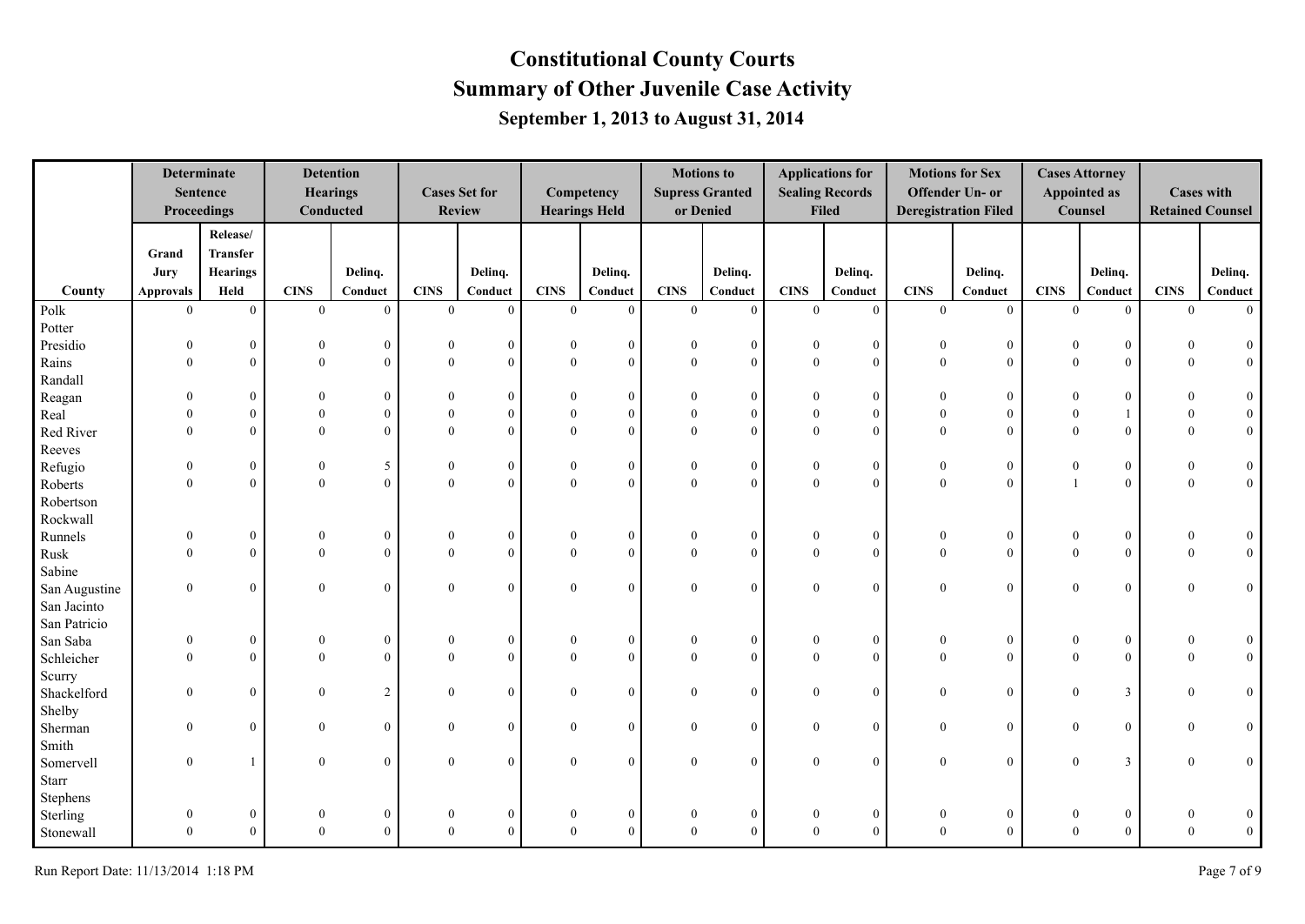|              | <b>Determinate</b><br>Proceedings | <b>Sentence</b>  |                  | <b>Detention</b><br><b>Hearings</b><br>Conducted |                | <b>Cases Set for</b><br><b>Review</b> |                  | Competency<br><b>Hearings Held</b> |                  | <b>Motions to</b><br><b>Supress Granted</b><br>or Denied |                  | <b>Applications for</b><br><b>Sealing Records</b><br><b>Filed</b> |                  | <b>Motions for Sex</b><br>Offender Un- or<br><b>Deregistration Filed</b> |                  | <b>Cases Attorney</b><br><b>Appointed as</b><br>Counsel |                  | <b>Cases with</b><br><b>Retained Counsel</b> |
|--------------|-----------------------------------|------------------|------------------|--------------------------------------------------|----------------|---------------------------------------|------------------|------------------------------------|------------------|----------------------------------------------------------|------------------|-------------------------------------------------------------------|------------------|--------------------------------------------------------------------------|------------------|---------------------------------------------------------|------------------|----------------------------------------------|
|              |                                   | Release/         |                  |                                                  |                |                                       |                  |                                    |                  |                                                          |                  |                                                                   |                  |                                                                          |                  |                                                         |                  |                                              |
|              | Grand                             | <b>Transfer</b>  |                  |                                                  |                |                                       |                  |                                    |                  |                                                          |                  |                                                                   |                  |                                                                          |                  |                                                         |                  |                                              |
|              | Jury                              | <b>Hearings</b>  |                  | Delinq.                                          |                | Delinq.                               |                  | Delinq.                            |                  | Delinq.                                                  |                  | Delinq.                                                           |                  | Delinq.                                                                  |                  | Delinq.                                                 |                  | Delinq.                                      |
| County       | <b>Approvals</b>                  | Held             | <b>CINS</b>      | Conduct                                          | <b>CINS</b>    | Conduct                               | <b>CINS</b>      | Conduct                            | <b>CINS</b>      | Conduct                                                  | <b>CINS</b>      | Conduct                                                           | <b>CINS</b>      | Conduct                                                                  | <b>CINS</b>      | Conduct                                                 | <b>CINS</b>      | $\bf Conduct$                                |
| Sutton       | $\overline{0}$                    | $\overline{0}$   | $\theta$         | $\overline{0}$                                   | $\theta$       | $\overline{0}$                        | $\mathbf{0}$     | $\mathbf{0}$                       | $\bf{0}$         | $\overline{0}$                                           | $\overline{0}$   | $\overline{0}$                                                    | $\overline{0}$   | $\overline{0}$                                                           | $\mathbf{0}$     | $\overline{0}$                                          | $\overline{0}$   | $\vert 0 \vert$                              |
| Swisher      | $\theta$                          | $\theta$         | $\Omega$         | $\theta$                                         | $\Omega$       | $\theta$                              | $\theta$         | $\overline{0}$                     | $\overline{0}$   | $\mathbf{0}$                                             | $\theta$         | $\theta$                                                          | $\overline{0}$   | $\Omega$                                                                 | $\theta$         | $\overline{\mathbf{3}}$                                 | $\theta$         | $\boldsymbol{0}$                             |
| Tarrant      |                                   |                  |                  |                                                  |                |                                       |                  |                                    |                  |                                                          |                  |                                                                   |                  |                                                                          |                  |                                                         |                  |                                              |
| Taylor       |                                   |                  |                  |                                                  |                |                                       |                  |                                    |                  |                                                          |                  |                                                                   |                  |                                                                          |                  |                                                         |                  |                                              |
| Terrell      | $\mathbf{0}$                      | $\boldsymbol{0}$ | $\overline{0}$   | $\boldsymbol{0}$                                 | 0              | $\bf{0}$                              | $\theta$         | $\overline{0}$                     | $\mathbf{0}$     | $\boldsymbol{0}$                                         | $\theta$         | $\overline{0}$                                                    | $\boldsymbol{0}$ | $\mathbf{0}$                                                             | $\mathbf{0}$     | $\boldsymbol{0}$                                        | $\theta$         | $\mathbf{0}$                                 |
| Terry        | $\theta$                          | $\boldsymbol{0}$ | $\boldsymbol{0}$ | $\boldsymbol{0}$                                 | $\overline{0}$ | $\boldsymbol{0}$                      | $\overline{0}$   | $\boldsymbol{0}$                   | $\boldsymbol{0}$ | $\mathbf{0}$                                             | $\boldsymbol{0}$ | $\overline{0}$                                                    | $\boldsymbol{0}$ | $\boldsymbol{0}$                                                         | $\mathbf{0}$     | $\boldsymbol{0}$                                        | $\boldsymbol{0}$ | $\boldsymbol{0}$                             |
| Throckmorton | $\theta$                          | $\theta$         | $\mathbf{0}$     | $\mathbf{0}$                                     | $\overline{0}$ | $\theta$                              | $\theta$         | $\mathbf{0}$                       | $\boldsymbol{0}$ | $\mathbf{0}$                                             | $\boldsymbol{0}$ | $\theta$                                                          | $\boldsymbol{0}$ | $\theta$                                                                 | $\overline{0}$   | $\mathbf{0}$                                            | $\overline{0}$   | $\boldsymbol{0}$                             |
| <b>Titus</b> |                                   |                  |                  |                                                  |                |                                       |                  |                                    |                  |                                                          |                  |                                                                   |                  |                                                                          |                  |                                                         |                  |                                              |
| Tom Green    |                                   |                  |                  |                                                  |                |                                       |                  |                                    |                  |                                                          |                  |                                                                   |                  |                                                                          |                  |                                                         |                  |                                              |
| Travis       |                                   |                  |                  |                                                  |                |                                       |                  |                                    |                  |                                                          |                  |                                                                   |                  |                                                                          |                  |                                                         |                  |                                              |
| Trinity      | $\theta$                          | $\boldsymbol{0}$ | $\Omega$         | $\mathbf{0}$                                     | $\Omega$       | $\bf{0}$                              | $\theta$         | $\boldsymbol{0}$                   | $\mathbf{0}$     | $\boldsymbol{0}$                                         | $\theta$         | $\overline{0}$                                                    | $\boldsymbol{0}$ | $\boldsymbol{0}$                                                         | $\Omega$         | $\boldsymbol{0}$                                        | $\mathbf{0}$     | $\boldsymbol{0}$                             |
| Tyler        | $\Omega$                          | $\theta$         | $\Omega$         | $\theta$                                         | $\Omega$       | $\theta$                              | $\theta$         | $\overline{0}$                     | $\theta$         | $\theta$                                                 | $\theta$         | $\theta$                                                          | $\theta$         | $\Omega$                                                                 | $\Omega$         | $\theta$                                                | $\Omega$         | $\mathbf{0}$                                 |
| Upshur       |                                   |                  |                  |                                                  |                |                                       |                  |                                    |                  |                                                          |                  |                                                                   |                  |                                                                          |                  |                                                         |                  |                                              |
| Upton        | $\mathbf{0}$                      | $\mathbf{0}$     | $\boldsymbol{0}$ | $\overline{4}$                                   | $\mathbf{0}$   | $\mathbf{0}$                          | $\boldsymbol{0}$ | $\overline{0}$                     | $\mathbf{0}$     | $\mathbf{0}$                                             | $\boldsymbol{0}$ | $\overline{0}$                                                    | $\boldsymbol{0}$ | $\mathbf{0}$                                                             | $\boldsymbol{0}$ | -1                                                      | $\mathbf{0}$     | $\mathbf{3}$                                 |
| Uvalde       | $\Omega$                          |                  | $\theta$         | 13                                               | $\theta$       | $\theta$                              | $\theta$         | $\overline{0}$                     | $\theta$         | $\theta$                                                 | $\theta$         | $\theta$                                                          | $\mathbf{0}$     | $\theta$                                                                 | $\theta$         | 13                                                      | $\theta$         | $\mathbf{0}$                                 |
| Val Verde    |                                   |                  |                  |                                                  |                |                                       |                  |                                    |                  |                                                          |                  |                                                                   |                  |                                                                          |                  |                                                         |                  |                                              |
| Van Zandt    | $\overline{0}$                    | 6                | $\theta$         | 18                                               | $\overline{0}$ | $\overline{2}$                        | $\mathbf{0}$     | $\boldsymbol{0}$                   | $\overline{0}$   | $\mathbf{0}$                                             | $\mathbf{0}$     | $\overline{0}$                                                    | $\mathbf{0}$     | $\boldsymbol{0}$                                                         | $\mathbf{0}$     | $\mathbf{0}$                                            | $\theta$         | $\,8$                                        |
| Victoria     |                                   |                  |                  |                                                  |                |                                       |                  |                                    |                  |                                                          |                  |                                                                   |                  |                                                                          |                  |                                                         |                  |                                              |
| Walker       |                                   |                  |                  |                                                  |                |                                       |                  |                                    |                  |                                                          |                  |                                                                   |                  |                                                                          |                  |                                                         |                  |                                              |
| Waller       |                                   |                  |                  |                                                  |                |                                       |                  |                                    |                  |                                                          |                  |                                                                   |                  |                                                                          |                  |                                                         |                  |                                              |
| Ward         | $\overline{0}$                    | $\mathbf{0}$     | $\mathbf{0}$     | $\overline{4}$                                   | $\overline{0}$ | $\mathbf{0}$                          | $\theta$         | $\overline{0}$                     | $\overline{0}$   | $\theta$                                                 | $\mathbf{0}$     | $\overline{0}$                                                    | $\mathbf{0}$     | $\overline{0}$                                                           | $\overline{3}$   | $\overline{4}$                                          | $\Omega$         | $\bf{0}$                                     |
| Washington   |                                   |                  |                  |                                                  |                |                                       |                  |                                    |                  |                                                          |                  |                                                                   |                  |                                                                          |                  |                                                         |                  |                                              |
| Webb         |                                   |                  |                  |                                                  |                |                                       |                  |                                    |                  |                                                          |                  |                                                                   |                  |                                                                          |                  |                                                         |                  |                                              |
| Wharton      | $\mathbf{0}$                      | $\boldsymbol{0}$ | $\boldsymbol{0}$ | $\mathbf{0}$                                     | $\overline{0}$ | $\boldsymbol{0}$                      | $\theta$         | $\overline{0}$                     | $\mathbf{0}$     | $\boldsymbol{0}$                                         | $\theta$         | $\overline{0}$                                                    | $\boldsymbol{0}$ | $\boldsymbol{0}$                                                         | $\mathbf{0}$     | $\boldsymbol{0}$                                        | $\theta$         | $\boldsymbol{0}$                             |
| Wheeler      | $\overline{0}$                    | $\theta$         | $\theta$         | $\overline{0}$                                   | $\theta$       | $\theta$                              | $\mathbf{0}$     | $\mathbf{0}$                       | $\mathbf{0}$     | $\mathbf{0}$                                             | $\mathbf{0}$     | $\overline{0}$                                                    | $\mathbf{0}$     | $\overline{0}$                                                           | $\overline{0}$   | $\mathbf{0}$                                            | $\overline{0}$   | $\boldsymbol{0}$                             |
| Wichita      |                                   |                  |                  |                                                  |                |                                       |                  |                                    |                  |                                                          |                  |                                                                   |                  |                                                                          |                  |                                                         |                  |                                              |
| Wilbarger    | $\overline{0}$                    | $\mathbf{0}$     | $\theta$         | $\overline{0}$                                   | $\overline{0}$ | $\theta$                              | $\mathbf{0}$     | $\overline{0}$                     | $\boldsymbol{0}$ | $\mathbf{0}$                                             | $\mathbf{0}$     | $\overline{0}$                                                    | $\mathbf{0}$     | $\boldsymbol{0}$                                                         | $\mathbf{0}$     | $\mathbf{0}$                                            | $\theta$         | $\mathbf{0}$                                 |
| Willacy      |                                   |                  |                  |                                                  |                |                                       |                  |                                    |                  |                                                          |                  |                                                                   |                  |                                                                          |                  |                                                         |                  |                                              |
| Williamson   |                                   |                  |                  |                                                  |                |                                       |                  |                                    |                  |                                                          |                  |                                                                   |                  |                                                                          |                  |                                                         |                  |                                              |
| Wilson       | $\boldsymbol{0}$                  | $\theta$         | $\boldsymbol{0}$ | $\mathbf{0}$                                     | $\mathbf{0}$   | $\Omega$                              | $\mathbf{0}$     | $\overline{0}$                     | $\mathbf{0}$     | $\boldsymbol{0}$                                         | $\boldsymbol{0}$ | $\overline{0}$                                                    | $\boldsymbol{0}$ | $\mathbf{0}$                                                             | $\mathbf{0}$     | $\bf{0}$                                                | $\mathbf{0}$     | $\boldsymbol{0}$                             |
| Winkler      | $\theta$                          | $\mathbf{0}$     | $\Omega$         | 6                                                | $\theta$       | $\Omega$                              | $\Omega$         | $\overline{0}$                     | $\theta$         | $\theta$                                                 | $\theta$         | $\Omega$                                                          | $\mathbf{0}$     | $\theta$                                                                 | $\theta$         | 6                                                       | $\Omega$         | $\boldsymbol{0}$                             |